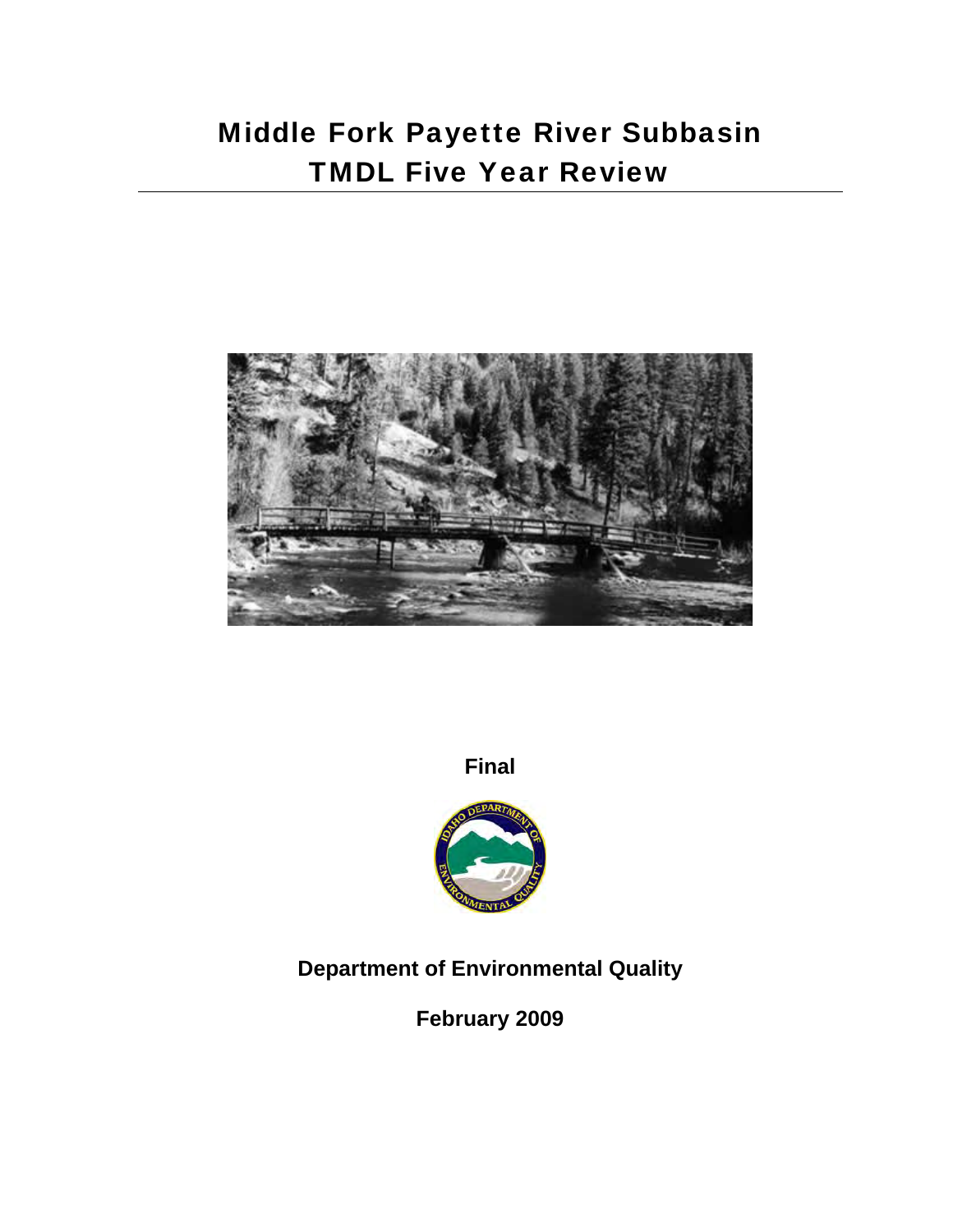## **Middle Fork Payette River Subbasin TMDL Five Year Review**

**February 2009** 

**Prepared by: McCall Satellite Office Department of Environmental Quality 502 Third St. McCall ID 83638**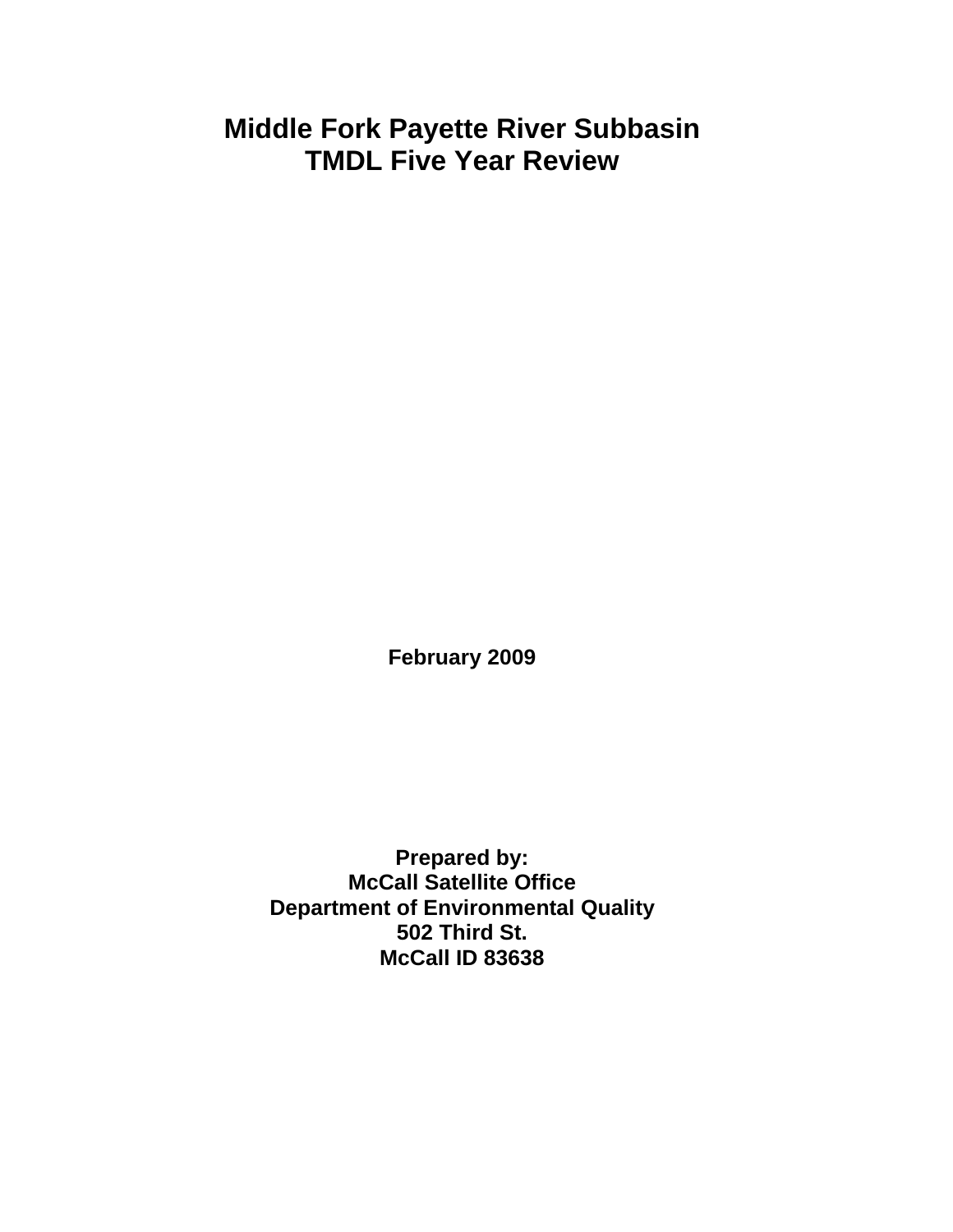## **Table of Contents**

| Other Water Quality Limited Assessment Units Occurring in the Subbasin 8  |  |
|---------------------------------------------------------------------------|--|
|                                                                           |  |
|                                                                           |  |
|                                                                           |  |
|                                                                           |  |
| Assessment Unit ID17050121SW001_04 MF Payette River Data  12              |  |
|                                                                           |  |
|                                                                           |  |
|                                                                           |  |
|                                                                           |  |
|                                                                           |  |
|                                                                           |  |
|                                                                           |  |
| Agricultural Implementation: Planned and Accomplished Activities 18       |  |
|                                                                           |  |
|                                                                           |  |
|                                                                           |  |
|                                                                           |  |
|                                                                           |  |
| 5. Summary of Five Year Review and Watershed Advisory Group Involvement24 |  |
|                                                                           |  |
|                                                                           |  |
|                                                                           |  |
|                                                                           |  |
|                                                                           |  |
|                                                                           |  |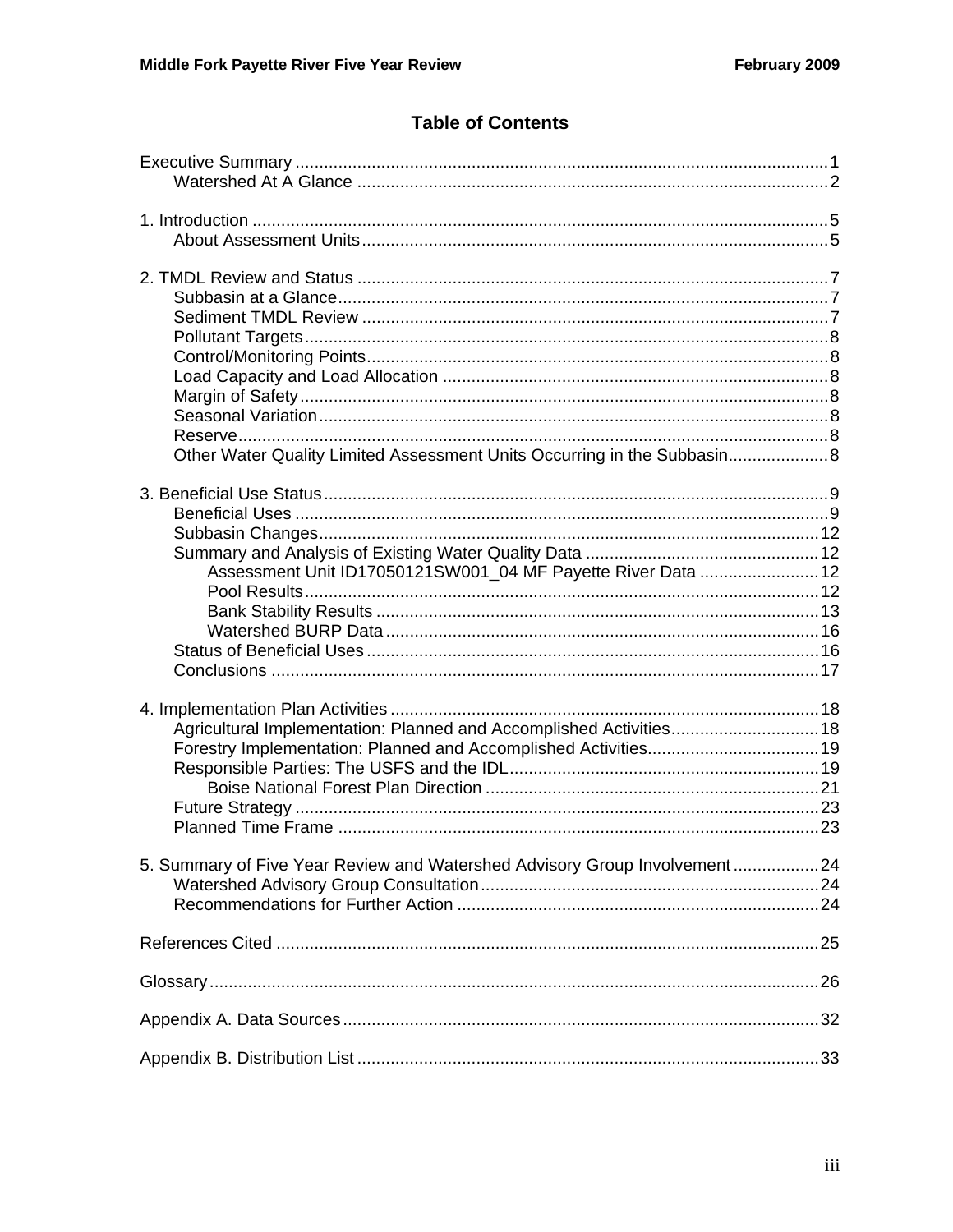## **List of Tables**

| Table 2.2 TMDL Sediment Load Allocations for the Middle Fork Payette River 8                  |    |
|-----------------------------------------------------------------------------------------------|----|
|                                                                                               |    |
| Table 3.1 Common numeric criteria supportive of designated beneficial uses in Idaho water     |    |
|                                                                                               |    |
| Table 3.2 Middle Fork Payette River Subbasin beneficial uses of §303(d)-listed streams12      |    |
| Table 3.3 Bank stability results for the Middle Fork Payette River below Big Bulldog Creek 14 |    |
|                                                                                               | 16 |
| Table 3.5 Summary of Recommended Changes to the Integrated Report 16                          |    |
|                                                                                               |    |
| Table 4.2 Summary of Road Miles by Land Ownership in the Middle Fork Payette River            |    |
|                                                                                               | 19 |
| Table 4.3. Forestry Implementation Summary of Planned and Accomplished Activities  19         |    |
| Table 4.4 Watershed Priority and Current Activities for the Boise National Forest22           |    |
| Table A-1. Data sources for Middle Fork Payette River Five Year Review32                      |    |

## **List of Figures**

| Figure B. Impaired Streams in the Middle Fork Payette River Watershed 4                   |  |
|-------------------------------------------------------------------------------------------|--|
| Figure 3. 1 Determination Steps and Criteria for Determining Support Status of Beneficial |  |
| Uses in Wadeable Streams: Water Body Assessment Guidance, Second Addition                 |  |
|                                                                                           |  |
| Figure 3.2 Pools in the Middle Fork Payette River below Big Bulldog Creek (2007)  13      |  |
| Figure 3.3 2007 Upper Section Middle Fork Payette River Bank Stability Survey Results 14  |  |
| Figure 3.4 2007 Middle Fork Payette River Lower Section Bank Stability Survey Results 15  |  |
|                                                                                           |  |

## **List of Appendices**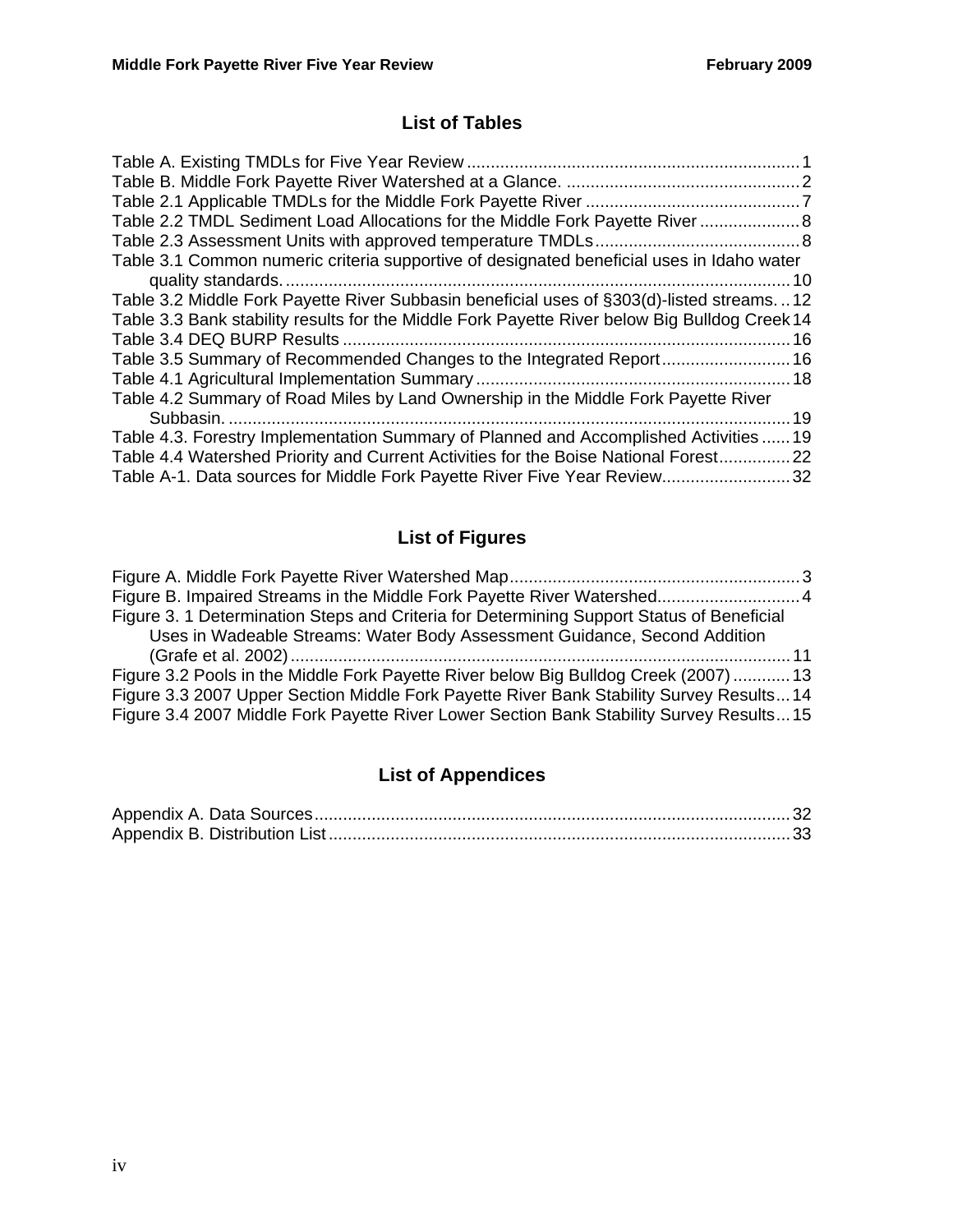# **Abbreviations, Acronyms, and Symbols**

| \$303(d)     | Refers to section 303<br>subsection (d) of the Clean       | <b>INFISH</b>   | the federal Inland Native Fish<br>Strategy       |
|--------------|------------------------------------------------------------|-----------------|--------------------------------------------------|
|              | <b>Water Act</b>                                           | km <sup>2</sup> | square kilometer                                 |
| §            | Section (usually a section of<br>federal or state rules or | $\mathbf{m}$    | meter                                            |
|              | statutes)                                                  | $\text{mi}^2$   | square miles                                     |
| <b>AU</b>    | assessment unit                                            | <b>MOS</b>      | margin of safety                                 |
| <b>AWS</b>   | agricultural water supply                                  | <b>NB</b>       | natural background                               |
| <b>BMP</b>   | best management practice                                   | <b>NFS</b>      | not fully supporting                             |
| <b>BURP</b>  | <b>Beneficial Use</b><br>Reconnaissance Program            | <b>NRCS</b>     | <b>Natural Resources Conservation</b><br>Service |
| <b>CFR</b>   | Code of Federal Regulations                                | <b>SBA</b>      | subbasin assessment                              |
| <b>CWA</b>   | Clean Water Act                                            | <b>SFI</b>      | DEQ's Stream Fish Index                          |
| <b>CWAL</b>  | cold water aquatic life                                    | <b>SHI</b>      | DEQ's Stream Habitat Index                       |
| <b>DEO</b>   | Department of Environmental<br>Quality                     | <b>SMI</b>      | DEQ's Stream Macroinvertebrate<br>Index          |
| <b>DWS</b>   | domestic water supply                                      | <b>SS</b>       | salmonid spawning                                |
| <b>EIS</b>   | environmental impact<br>statement                          | <b>TMDL</b>     | total maximum daily load                         |
| <b>EPA</b>   | <b>United States Environmental</b>                         | <b>USCOE</b>    | U.S. Army Corps of Engineers                     |
|              | Protection Agency                                          | <b>USDA</b>     | United States Department of<br>Agriculture       |
| <b>FPA</b>   | <b>Idaho Forest Practices Act</b>                          | <b>USFS</b>     | <b>United States Forest Service</b>              |
| <b>GIS</b>   | Geographical Information<br>Systems                        | <b>WAG</b>      | Watershed Advisory Group                         |
| <b>HUC</b>   | Hydrologic Unit Code                                       | <b>WQS</b>      | water quality standard                           |
| I.C.         | Idaho Code                                                 |                 |                                                  |
| <b>IDAPA</b> | Refers to citations of Idaho<br>administrative rules       |                 |                                                  |
| <b>IDL</b>   | <b>Idaho Department of Lands</b>                           |                 |                                                  |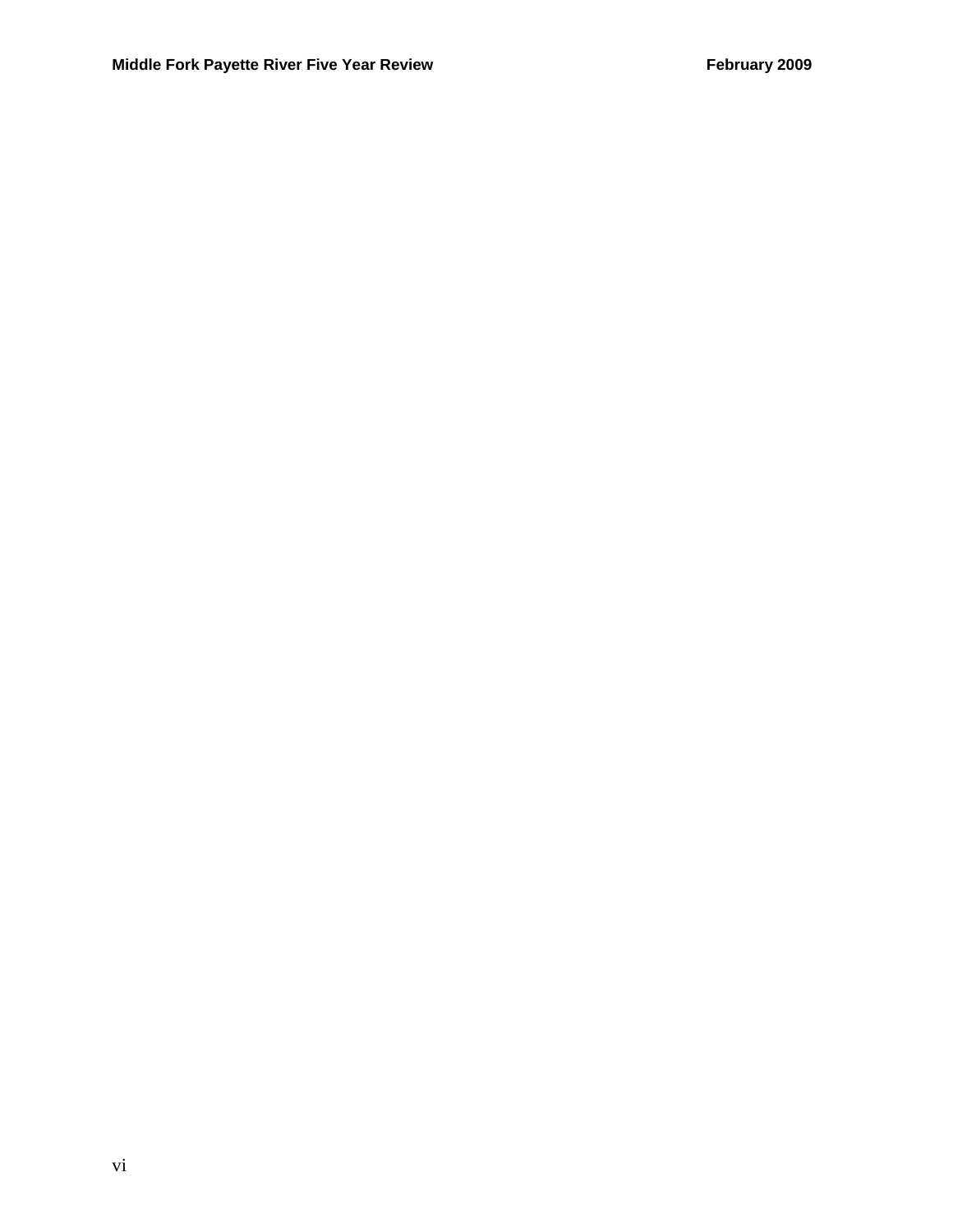## **Executive Summary**

This document presents a five-year review of the Middle Fork Payette River SBA/TMDL(s). This review addresses the water bodies in the Middle Fork Payette River Subbasin that are in Idaho's current and most recent draft Section 4(a) of the Integrated Report, waters with TMDLs completed. This five-year review has been developed to comply with Idaho Statute 39-3611 (7). The review describes current water quality status, pollutant sources, and recent pollution control efforts in the Middle Fork Payette River Subbasin, located in southwestern Idaho.

The purpose of this document is to review the sediment TMDL that was approved in 2000 for the Middle Fork Payette River watershed (Figure A), for which an implementation plan was written in 2003. In 2007, a temperature TMDL was developed for the Middle Fork Payette River, for which the implementation plan will be finished in early 2009, and the five-year review cycle will begin in 2012. Thus, this review document focuses specifically on the sediment TMDL and the progress made toward reaching the sediment TMDL targets. Figure B shows all streams or stream segments in the watershed that are impaired by sediment only or temperature and sediment.

The sediment target was translated into number of pools per kilometer in the lower reaches of the Middle Fork Payette River below Big Bulldog Creek. This target was developed because the cold water aquatic life beneficial use impairment by sediment is due to a loss of adequate winter cover and migration habitat that is provided by deep pools. The target is an average of two pools with a residual depth greater than or equal to 1.3 meters per kilometer (km), with a minimum of three such pools in any 3-km stretch. The Middle Fork Payette River does not meet the pools target set in the 1998 TMDL.

Implementation of the sediment TMDL has started and is ongoing, but many scheduled activities are still in process or slated to begin in the future. Additionally, this watershed has burned in 2006 and 2007, in the Rattlesnake Complex, Cascade Complex (2,444 acres burned in the upper Middle Fork Payette watershed) and Middle Fork Complex Fires.

The TMDL subject to five-year review is shown in Table A. The Subbasin Assessment and Total Maximum Daily Load for the Middle Fork Payette River (DEQ 1998) found that excess sediment was delivered to the Middle Fork Payette River downstream of Big Bulldog Creek through natural processes (i.e., fire-related disturbances), activities related to roads, timber harvest, and, to a much lesser extent, agriculture.

#### **Table A. Existing TMDLs for Five-Year Review**

| <b>STREAM</b>                                     | <b>POLLUTANT(S)</b> |
|---------------------------------------------------|---------------------|
| Middle Fork Payette River below Big Bulldog Creek | Sediment            |
| (ID17050121SW001 04)                              |                     |

The Middle Fork Payette River temperature TMDL (DEQ 2007), which determined shade targets for the Middle Fork Payette River and its larger tributaries, in order to reduce instream temperature, will be reviewed in 2012. Implementation has not started for this TMDL and no changes in status for the streams in section 4a for temperature have occurred.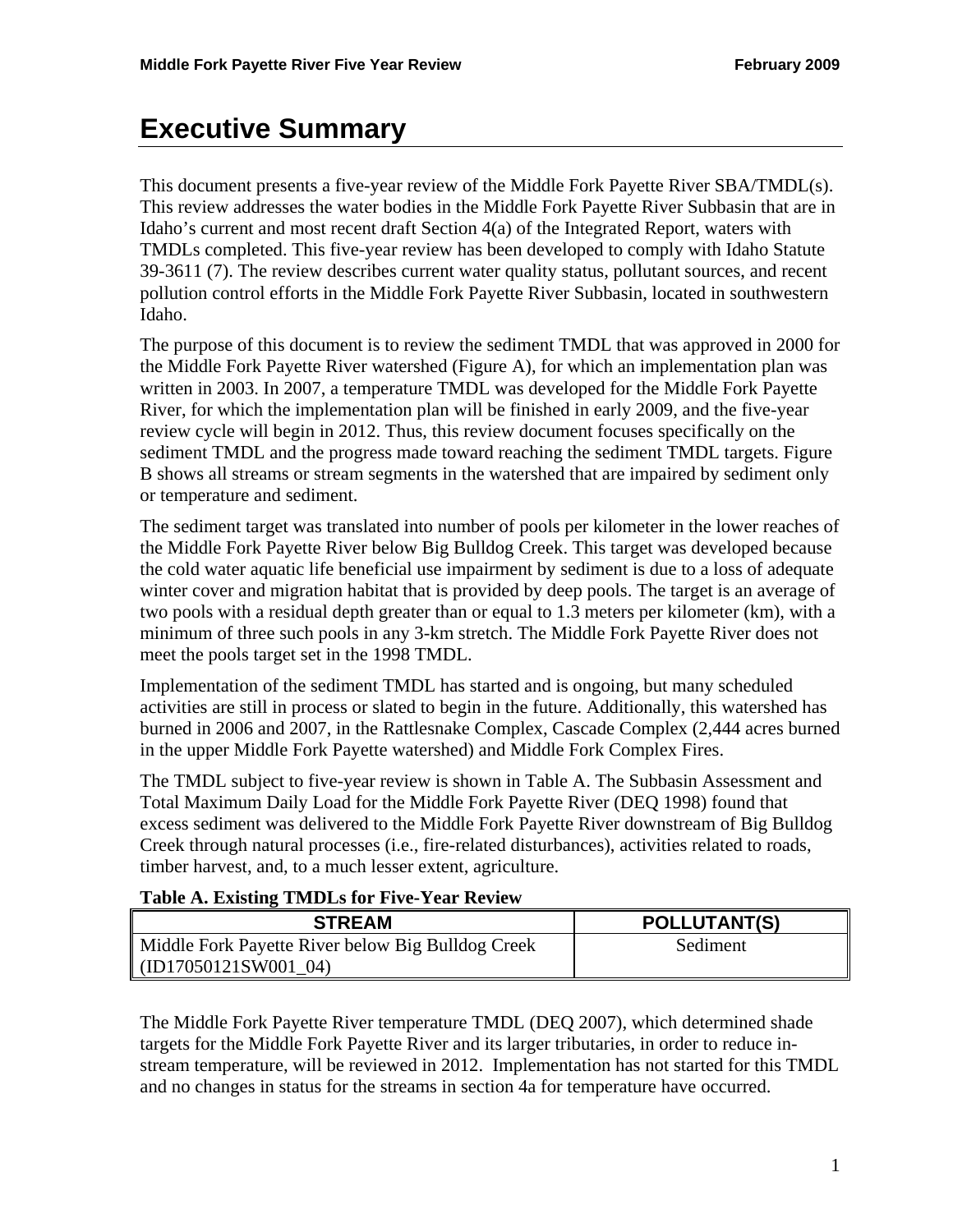### *Watershed at a Glance*

The watershed, at a glance, is as shown in Figure A, with TMDL-related information provided in Table B.

#### **Table B. Middle Fork Payette River Watershed at a Glance.**

| <b>Approved TMDLs</b>                                                                                                                                                                                         | <b>Pollutants Within Watershed</b>                                              |
|---------------------------------------------------------------------------------------------------------------------------------------------------------------------------------------------------------------|---------------------------------------------------------------------------------|
| Middle Fork Payette River below Big Bulldog Creek (ID17050121SW001 04) (sediment)                                                                                                                             | Sediment                                                                        |
| Middle Fork Payette River ID17050121SW001 04 (temperature)                                                                                                                                                    | Temperature                                                                     |
| Middle Fork Payette River ID17050121SW005_03 (temperature)                                                                                                                                                    |                                                                                 |
| Middle Fork Payette River ID17050121SW005 04 (temperature)                                                                                                                                                    |                                                                                 |
| Middle Fork Payette River ID1705121SW005 02 (temperature)                                                                                                                                                     |                                                                                 |
| <b>Implementation Plans</b>                                                                                                                                                                                   | <b>Implementation Actions</b>                                                   |
| Final Total Maximum Daily Load Implementation Plan for the Middle Fork Payette River<br>and Addendum to the Subbasin Assessment and Total Maximum Daily Load for the Middle<br>Fork Payette River (DEO, 2003) | Sediment load reduction through:<br>road improvements, riparian<br>improvements |

This analysis of the Middle Fork Payette River subbasin assessment (SBA) and TMDL have been developed to comply with Idaho's five-year TMDL Review schedule. The assessment describes the physical, biological, and cultural setting; water quality status; pollutant sources; and recent pollution control actions in the Middle Fork Payette River.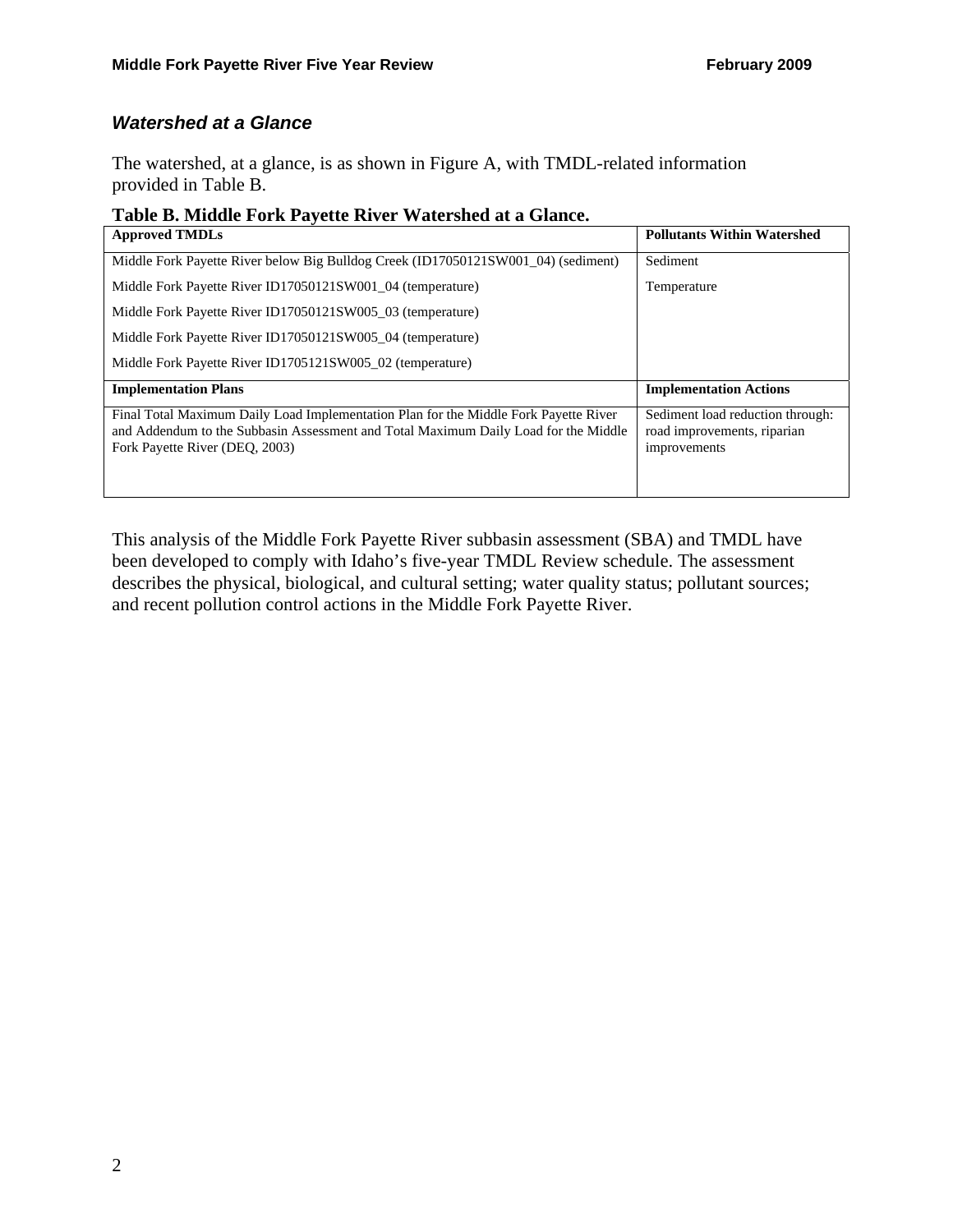

**Figure A. Middle Fork Payette River Watershed Map**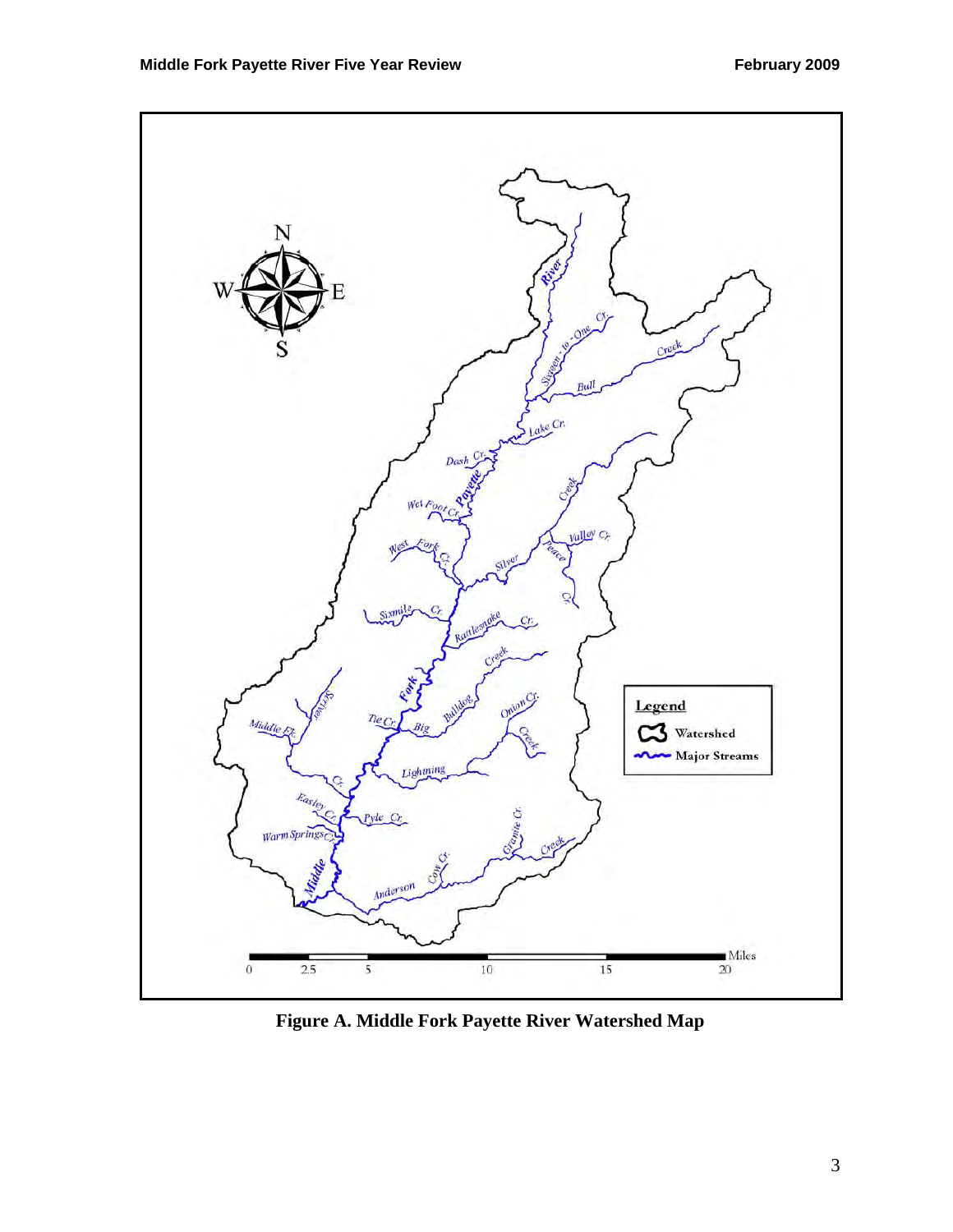

**Figure B. Impaired Streams in the Middle Fork Payette River Watershed**  (sediment-impaired streams in yellow represent AU ID17050121SW001\_04)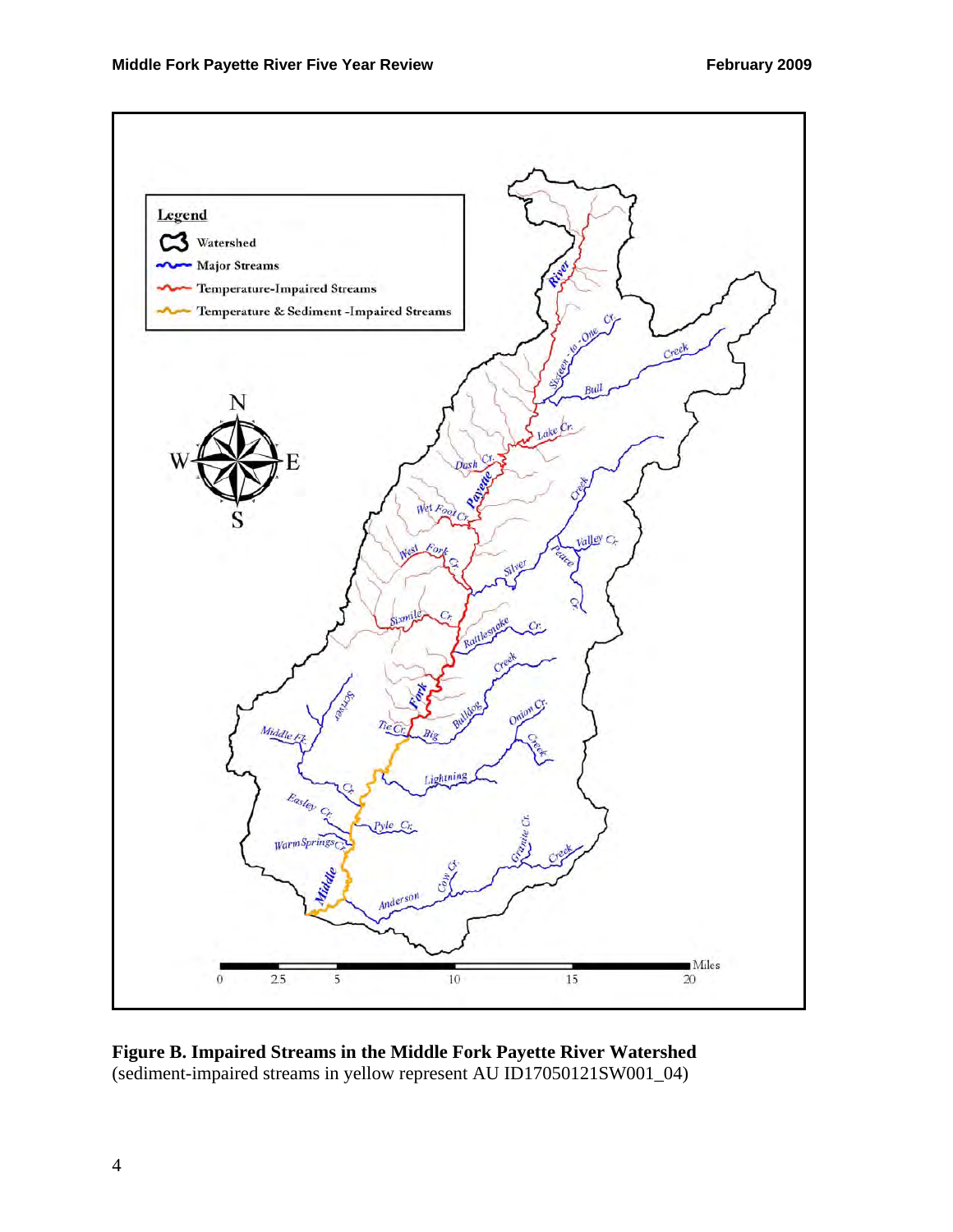## **1. Introduction**

Section 303 of the CWA requires the Idaho Department of Environmental Quality (DEQ) to monitor waters to identify those not meeting water quality standards. Once identified, they are placed on the list of such waters known as the §303(d) list. For those waters not meeting standards (§303(d)-listed waters), DEQ must establish a total maximum daily load (TMDL) for each pollutant impairing the waters. The agency must set appropriate controls to restore water quality and allow the water bodies to meet their beneficial uses. The TMDL contains the allowable pollutant load capacity of the water body, the allowable pollutant loads allocated to permitted point source dischargers and nonpoint sources within the watershed, and the supporting analyses with explanation of the water quality standards criteria applied and the pollutant concentration target used.

Idaho Statute 39-3611(7) established a five-year cyclic review process for Idaho TMDLs. Reviews are to include the assessment of beneficial uses, applicability of water quality criteria, TMDL pollutant targets and allocations, and consultation with the designated watershed advisory group for the watershed. Measures to assess beneficial uses include water quality criteria in conjunction with biological or aquatic habitat measures.

This report is intended to meet the intent and purpose of Idaho Statue 39-3611. The report documents the review process of an established Idaho TMDL and provides recommendations for continued implementation of the TMDL after consideration of the most current and applicable information available, appropriateness of the TMDL to current watershed conditions, and consultation with the watershed advisory group. An evaluation of the recommendations presented is provided. Recommendations considered applicable, achievable and appropriate are identified and will be proposed for scheduled completion with DEQ's next strategic plan and budget. Final decisions for TMDL modifications will be made by the DEQ Director. The U.S. Environmental Protection Agency (EPA), with consultation by DEQ, will decide whether to approve TMDL modifications.

Several DEQ documents exist that summarize watershed characteristics, water quality problems, and implementation strategies for the watershed. The Middle Fork Payette River TMDL (DEQ 1998) addresses general watershed characteristics and describes water quality impairment due to sediment, the Middle Fork Payette River Implementation Plan (DEQ 2003) addresses reducing sediment delivery to the Middle Fork Payette River, and the Middle Fork Payette River Temperature TMDL Addendum describes water quality impairment due to temperature (DEQ 2007), An implementation plan for temperature will be completed in 2009. The five-year review of the temperature TMDL is slated for 2012. Thus, temperature will not be discussed in this five-year review report.

## *About Assessment Units*

Prior to 2002, impaired waters were defined as stream segments with geographical descriptive boundaries. In 2002, DEQ modified the structure and format of Idaho's list of impaired waters, 303(d) list, by combining it with the 305(b) report, required by the CWA to inform Congress of the state of Idaho's waters. This modification included identifying stream segments by assessment units (AUs) instead of non-uniform stream segments. This modification also included defining the use support of each stream AU as belonging in one of five categories, each of which is published as a sections in the Integrated Report where section 5 lists impaired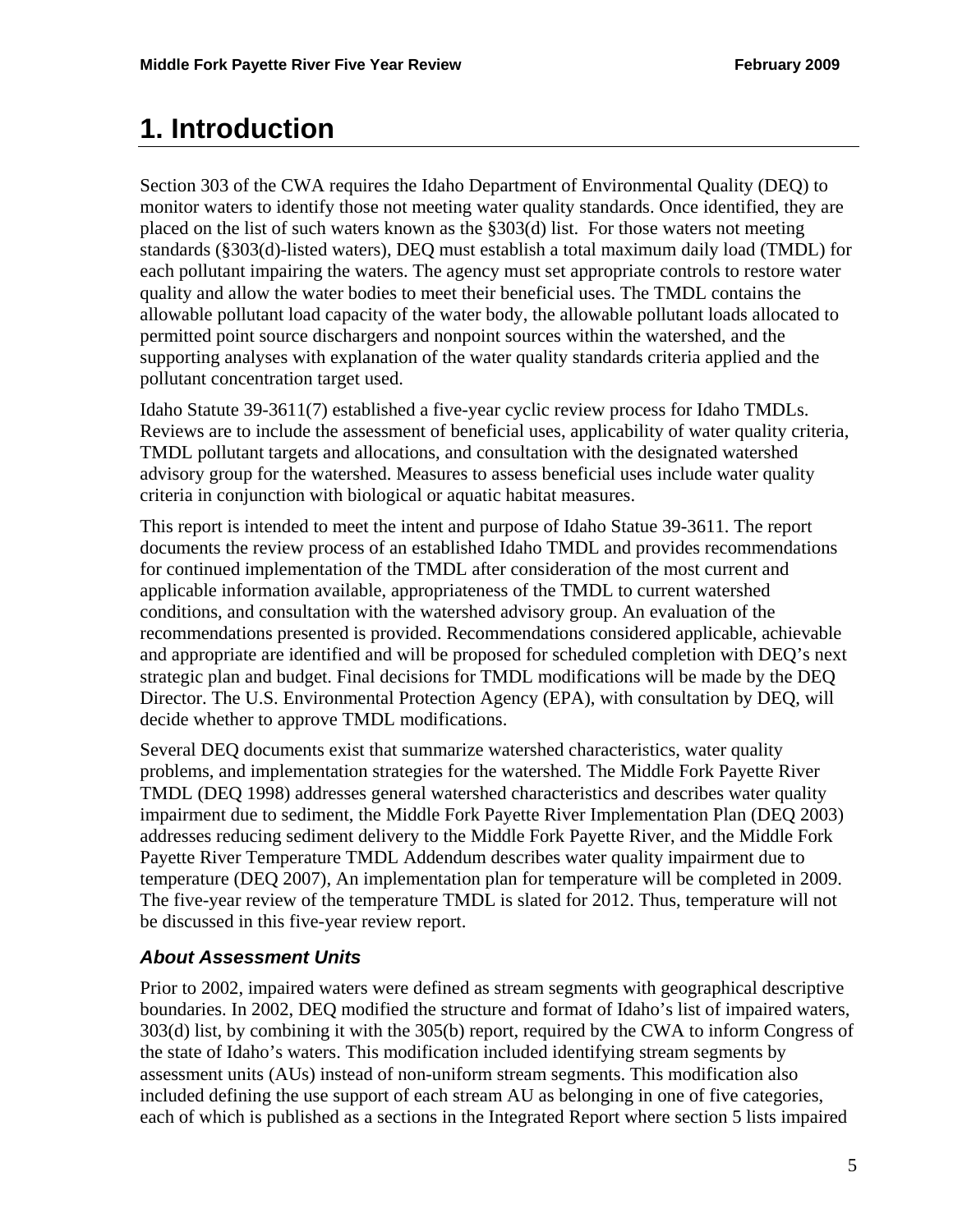waters. Assessment units (AUs) now define all the waters of the state of Idaho. These units and the methods used to describe them can be found in the Water Body Assessment Guidance, second edition (WBAG II) (Grafe, et al., 2002). AUs are groups of similar streams that have similar land use practices, ownership, or land management. Stream order, however, is the main basis for determining AUs— even if ownership and land use change significantly, an AU remains the same. Because AUs are an extension of water body identification numbers, there is now a direct tie to the WQS for each AU, so that beneficial uses defined in the WQS are clearly tied to streams on the landscape.

To facilitate comparisons between the 1998 303 (d) list and the 2002 Section 5 "impaired waters" category in the Integrated Report, a crosswalk from the 1998 303 (d) list to the new AUs was included in the 2002 Integrated Report. A copy of the report is available from the DEQ website at http://www.deq.state.id.us/water/data\_reports/surface\_water/monitoring/2002.cfm#2002final. The boundaries from the 1998 303(d)-listed segments have been transferred to the new AU framework using an approach quite similar to how DEQ has been writing SBAs and TMDLs. All AUs contained in any listed segment were carried forward to the 2002 303(d) listings in Section 5 of the integrated report (DEQ, 2005). Any AU not wholly contained within a previously listed segment, but partially contained (even minimally), was also included on the 303(d) list. This was necessary to maintain the integrity of the 1998 303(d) list and continuity with the TMDL program. The *Middle Fork Payette River* subbasin water bodies listed on the 2002 303 (d) list are included in this report, but the review is focused on the draft 2008 status lists.

When assessing new data that indicate full support, only the AU that the monitoring data represents will be removed (de-listed) from the 303(d) list (Section 5 of the integrated report).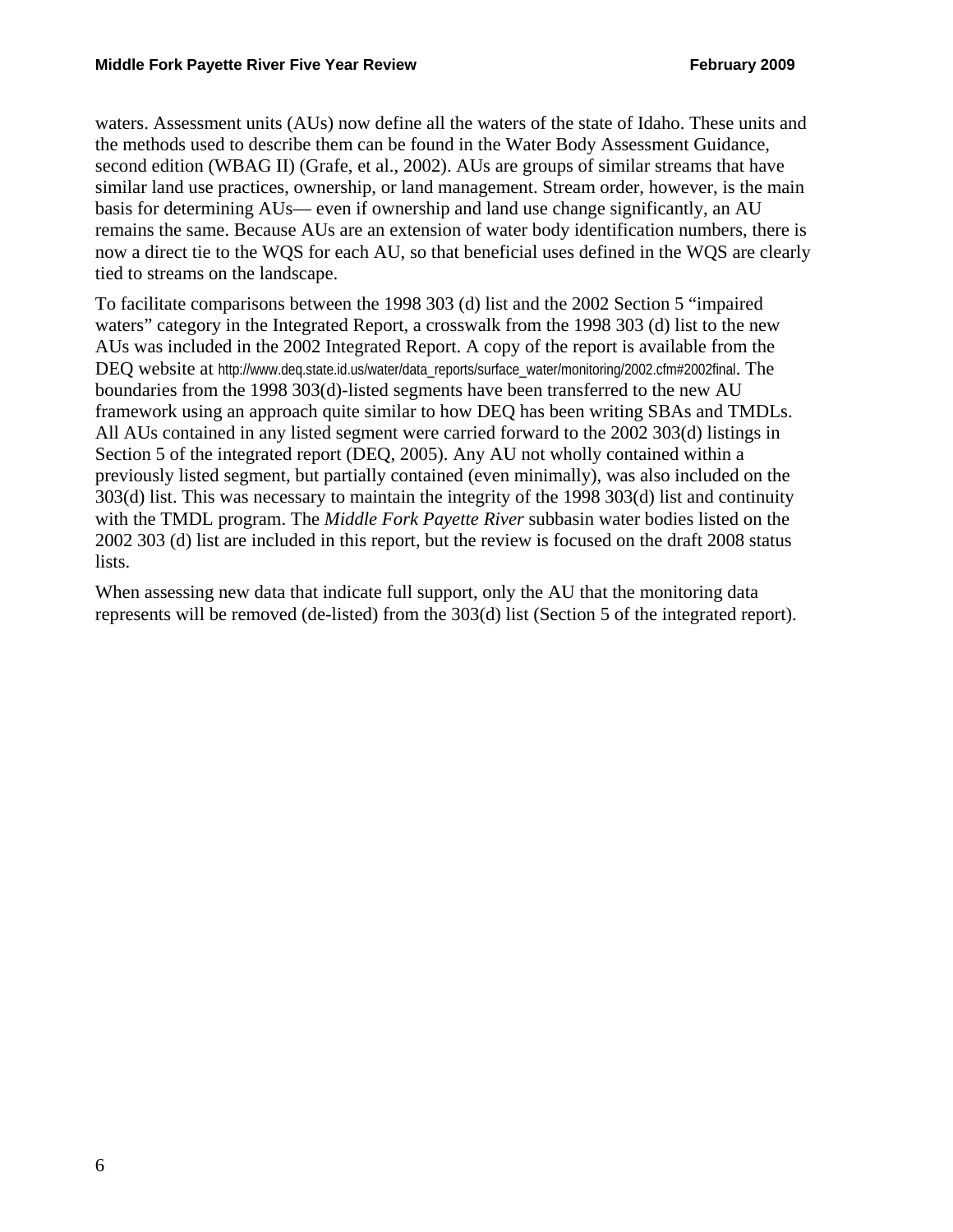# **2. TMDL Review and Status**

The TMDLs and implementation plan for the Middle Fork Payette Watershed can be found online at: http://www.deq.idaho.gov/water/data\_reports/surface\_water/tmdls/sba\_tmdl\_master\_list.cfm

These documents include :Subbasin Assessment and Total Maximum Daily Load for the Middle Fork Payette River(DEQ 1998); Final Total Maximum Daily Load Implementation Plan for the Middle Fork Payette River and Addendum to the Subbasin Assessment and Total Maximum Daily Load for the Middle Fork Payette River (DEQ 2003); and Middle Fork Payette River Temperature Total Maximum Daily Loads: Addendum to the Middle Fork Payette River Subbasin Assessment and TMDL (DEQ 2007).

These documents provide additional background on the watershed's physical and biological characteristics.

### *Subbasin at a Glance*

The Middle Fork Payette River is located in central Idaho, about 40 miles north of Boise, and is dominated by forest vegetation. The Middle Fork Payette River generally flows southsouthwest, and flows through the town of Crouch, Idaho. The South Fork Payette joins the Middle Fork Payette downstream of the town of Crouch, to form the main stem of the Payette River. The Middle Fork Payette River basin is located in the Northern Rocky Mountain physiographic province at the western edge of the Salmon River Mountains in the southern Idaho batholith. The Middle Fork Payette River drains 292 square miles, and is nearly 46 miles long, excluding numerous tributaries within the subbasin.

## *Sediment TMDL Review*

This section summarizes the sediment TMDL approved in 2000.

As documented in the Middle Fork Payette River TMDL, DEQ determined that sediment was reducing pool quality in the reach of the Middle Fork Payette River from below Big Bulldog Creek to the mouth of the river (see Figure A), which is assessment unit (AU) ID17050121SW001\_04 .

The loss of deep pools reduces overwintering and migration habitat. A target for pool quality in that reach of the Middle Fork Payette River was established and is shown in Table 2.1. The pool target is a sediment surrogate that was derived to provide a better linkage between the hillslope erosion and its effect on aquatic life. In addition, the bulk of sediment was identified as being delivered from hill-slopes upstream, primarily from roads, and TMDL loads were expressed in terms of tons per year of sediment. The TMDL loads were derived from sediment modeling of hillslope erosion using the SEDMOD model. These loads are summarized in Table 2.2.

| <b>Water Body</b>                                                            | <b>Pollutant</b> | Target                                                                                                                  | <b>Critical Period</b> |
|------------------------------------------------------------------------------|------------------|-------------------------------------------------------------------------------------------------------------------------|------------------------|
| Middle Fork Payette River<br>below Big Bulldog Creek<br>(ID17050121SW001 04) | Sediment         | Average of 2 pools/kilometer (> 1.3<br>meters deep), with a minimum of no less<br>than 3 such pools in any 3-km stretch | Year round             |

#### **Table 2.1 Applicable TMDLs for the Middle Fork Payette River**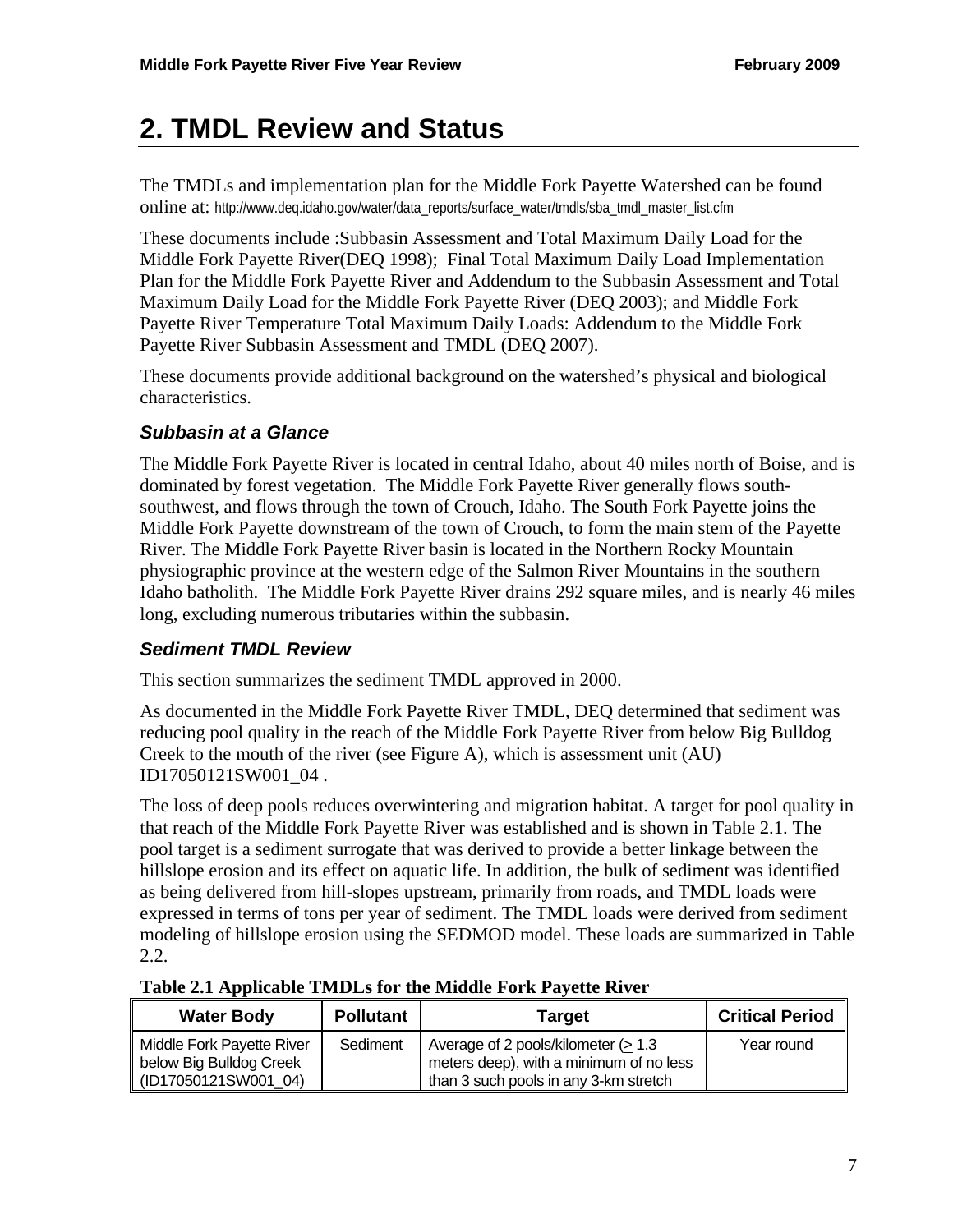## *Pollutant Targets*

Average of 2 pools per kilometer (each pool greater than or equal to 1.3 meters deep), with a minimum of three such pools in any 3-km stretch

## *Control/Monitoring Points*

The pools in the Middle Fork Payette River from Big Bulldog Creek to the mouth were measured in 2001 and 2007 for comparison to the pools target.

## *Load Capacity and Load Allocation*

Load capacity was determined by estimating the natural background load of hillslope erosion (hillslope erosion also includes sediment delivery from roads). Using best professional judgment and consultation with Forest Service hydrologists, DEQ determined that the load capacity was 50% greater than background conditions. At this level, DEQ determined that improvements to the lower reaches would occur. However, DEQ also cautioned that the improvements might not be sufficient on their own to result in achievement of the TMDL target and in-stream measures would need to be considered if, over time, pool frequency and quality did not reach target levels. The derivation of natural background loads and the margin of safety are discussed in detail in the TMDL (DEQ 1998). The load capacity of the system is 3,601 tons/year of sediment. The allocation is shown in Table 2.2

**Table 2.2 TMDL Sediment Load Allocations for the Middle Fork Payette River** 

| <b>Water Body</b>                                                         | <b>Pollutant</b> | <b>Point</b><br><b>Sources</b> | <b>Nonpoint</b><br><b>Sources</b> | Load<br><b>Allocation</b> |
|---------------------------------------------------------------------------|------------------|--------------------------------|-----------------------------------|---------------------------|
| Middle Fork Payette River below<br>Big Bulldog Creek (ID17050121SW001_04) | Sediment         |                                | 3,601 tons/year                   | 3,601 tons/year           |

## *Margin of Safety*

This TMDL used a 10% margin of safety in the loading estimates

## *Seasonal Variation*

This TMDL applies year round.

## *Reserve*

No reserve for future growth was included in this TMDL.

## *Other Water Quality-Limited Assessment Units Occurring in the Subbasin*

Temperature TMDLs were developed in 2007 for ID17050121SW005\_04, SW005\_03, and SW001\_04. This information can be found in the Middle Fork Payette River Temperature TMDL (DEQ 2007).

**Table 2.3 Assessment Units with approved temperature TMDLs** 

| <b>Water Body Segment/AU</b>                 | <b>Pollutant</b> | <b>TMDL(s) Completed</b> |
|----------------------------------------------|------------------|--------------------------|
| Middle Fork Payette River ID17050121SW001_04 | Temperature      | 2007                     |
| Middle Fork Payette River ID17050121SW005_03 | Temperature      | 2007                     |
| Middle Fork Payette River ID17050121SW005_04 | Temperature      | 2007                     |
| Middle Fork Payette River ID17050121SW005 02 | Temperature      | 2007                     |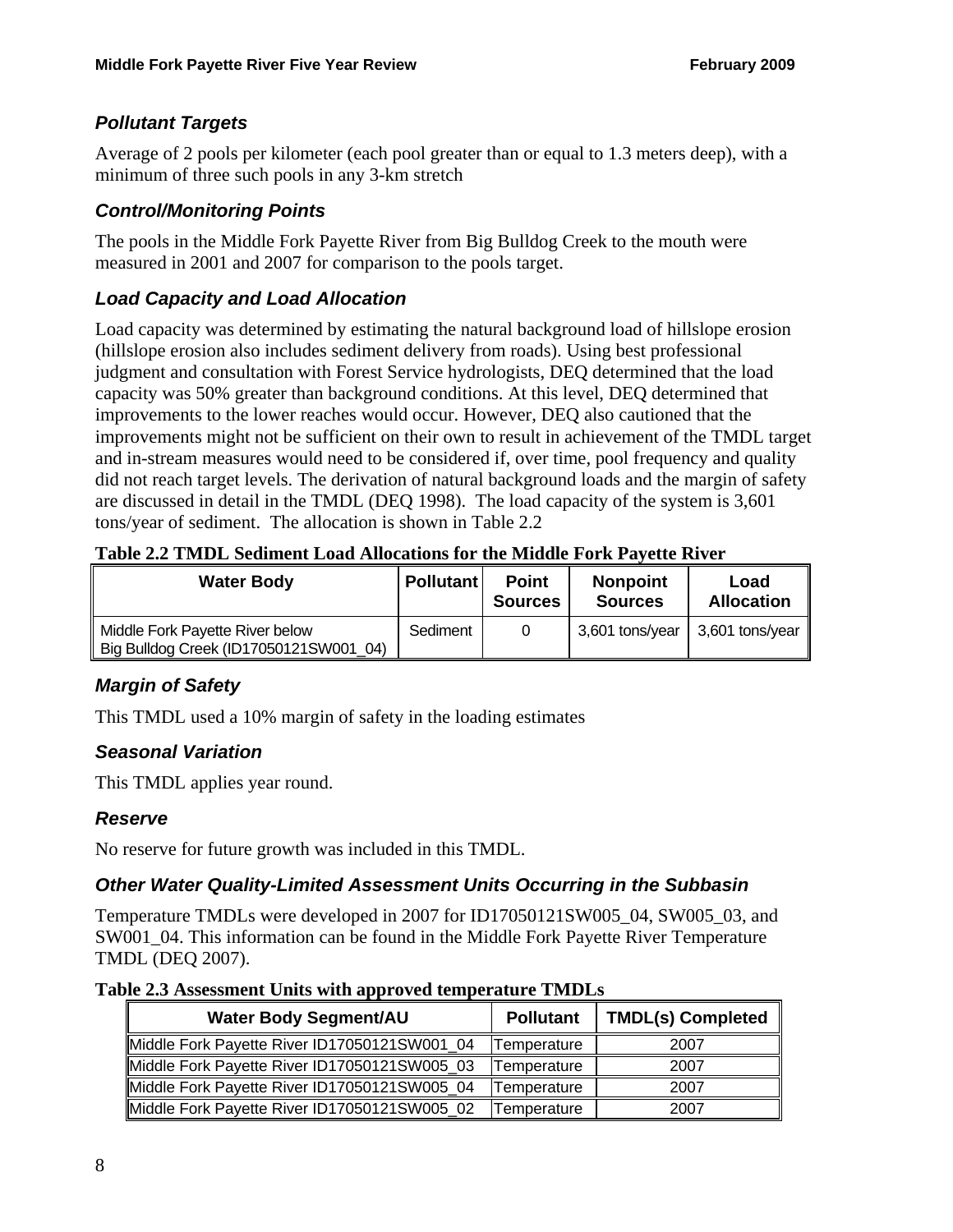# **3. Beneficial Use Status**

Idaho water quality standards require that surface waters of the state be protected for beneficial uses, wherever attainable (IDAPA 58.01.02.050.02). These beneficial uses are interpreted as existing uses, designated uses, and presumed uses. The WBAG II (Grafe et al. 2002) gives a detailed description of beneficial use identification for use assessment purposes.

Existing uses under the CWA are "those uses actually attained in the water body on or after November 28, 1975, whether or not they are included in the water quality standards". Designated uses are specifically listed for water bodies in Idaho in tables in the Idaho water quality standards (see IDAPA 58.01.02.003.27 and .02.109-.02.160 in addition to citations for existing and presumed uses).

Undesignated uses are to be designated. In the interim, and absent information on existing uses, DEQ presumes that most waters in the state will support cold water aquatic life and either primary or secondary contact recreation (IDAPA 58.01.02.101.01). To protect these so-called "presumed uses," DEQ will apply the numeric cold water aquatic life criteria and primary or secondary contact recreation criteria to undesignated waters

## *Beneficial Uses*

Beneficial uses are protected by a set of criteria, which include *narrative* criteria for pollutants such as sediment and nutrients and *numeric* criteria for pollutants such as bacteria, dissolved oxygen, pH, ammonia, temperature, and turbidity (IDAPA 58.01.02.250). Table 3.1 includes the most common numeric criteria used in TMDLs; Figure 3.1 provides an outline of the stream assessment process for determining support status of the beneficial uses of cold water aquatic life, salmonid spawning, and contact recreation.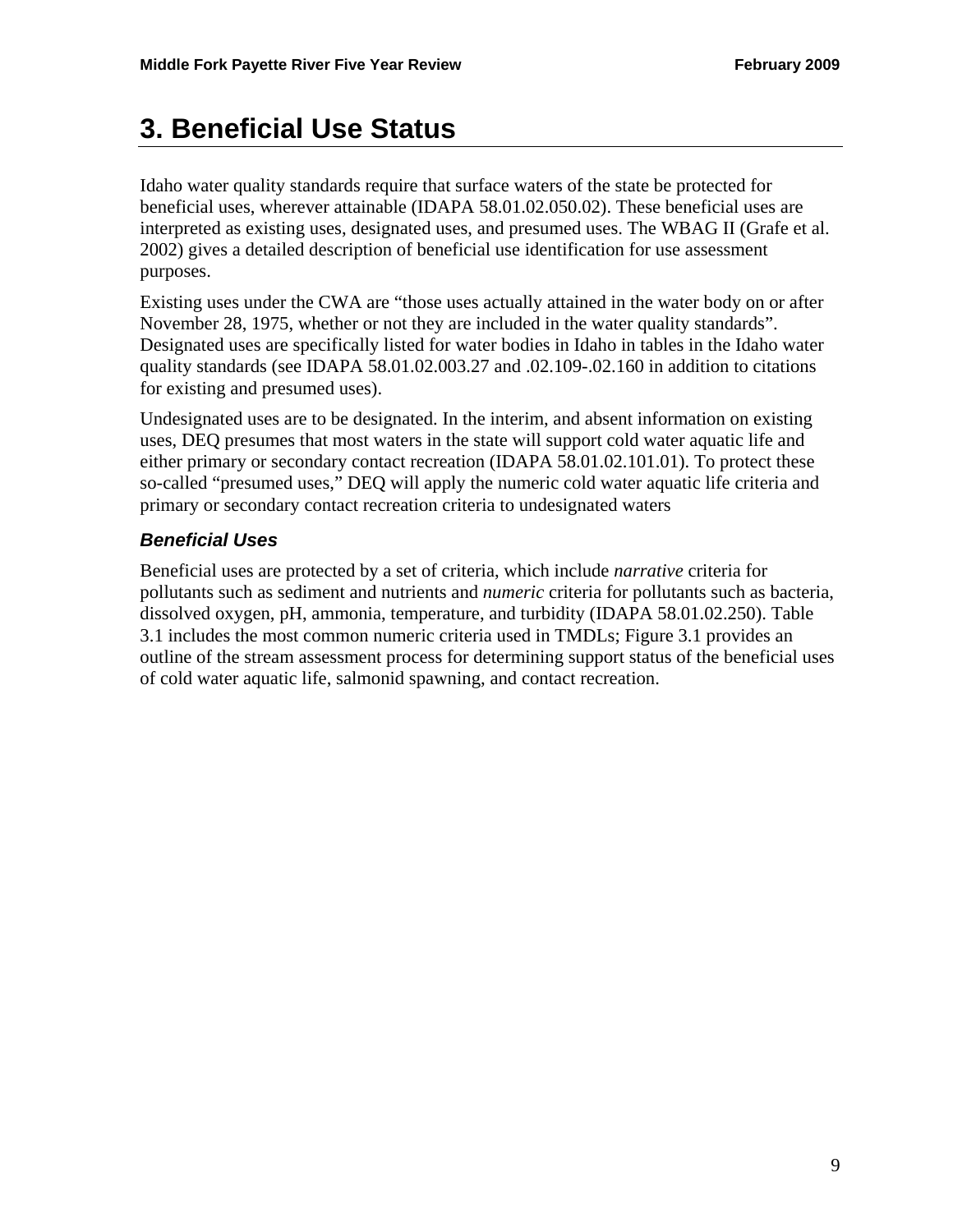| <b>Designated and Existing Beneficial Uses</b> |                                                   |                  |                                             |                                                                                         |
|------------------------------------------------|---------------------------------------------------|------------------|---------------------------------------------|-----------------------------------------------------------------------------------------|
| Water                                          | Primary Contact                                   | Secondary        | Cold Water                                  | Salmonid Spawning                                                                       |
| Quality                                        | Recreation                                        | Contact          | Aquatic Life                                | (During Spawning and                                                                    |
| Parameter                                      |                                                   | Recreation       |                                             | <b>Incubation Periods for</b>                                                           |
|                                                |                                                   |                  |                                             | <b>Inhabiting Species</b> )                                                             |
|                                                |                                                   |                  | Water Quality Standards: IDAPA 58.01.02.250 |                                                                                         |
| Bacteria,                                      | Less than 126 E.                                  | Less than 126 E. | pH between 6.5 and 9.0                      | pH between 6.5 and 9.5                                                                  |
| ph, and                                        | coli/100 ml <sup>a</sup> as a                     | coli/100 ml as a |                                             | Water Column DO: DO                                                                     |
| Dissolved                                      | geometric mean                                    | geometric mean   | $DOb$ exceeds 6.0 mg/ $Lc$                  | exceeds 6.0 mg/L in water                                                               |
| Oxygen                                         | of five samples                                   | of five samples  |                                             | column or 90% saturation,                                                               |
|                                                | over 30 days; no                                  | over 30 days; no |                                             | whichever is greater                                                                    |
|                                                | sample greater                                    | sample greater   |                                             | Intergravel DO: DO exceeds                                                              |
|                                                | than 406 E. coli                                  | than 576 E.      |                                             | 5.0 mg/L for a one day                                                                  |
|                                                | organisms/100 ml                                  | coli/100 ml      |                                             | minimum and exceeds 6.0                                                                 |
|                                                |                                                   |                  |                                             | mg/L for a seven day                                                                    |
|                                                |                                                   |                  |                                             | average                                                                                 |
| Temp. <sup>d</sup>                             |                                                   |                  | 22 °C or less daily                         | 13 °C or less daily                                                                     |
|                                                |                                                   |                  | maximum; 19 $\degree$ C or                  | maximum; $9^{\circ}$ C or less daily                                                    |
|                                                |                                                   |                  | less daily average                          | average                                                                                 |
|                                                |                                                   |                  |                                             | Bull trout: not to exceed 13                                                            |
|                                                |                                                   |                  |                                             | °C maximum weekly                                                                       |
|                                                |                                                   |                  |                                             | maximum temperature over                                                                |
|                                                |                                                   |                  |                                             | warmest 7-day period, June                                                              |
|                                                |                                                   |                  |                                             | - August; not to exceed                                                                 |
|                                                |                                                   |                  |                                             | 9 °C daily average in                                                                   |
|                                                |                                                   |                  |                                             | September and October                                                                   |
|                                                |                                                   |                  | Seasonal Cold Water:                        |                                                                                         |
|                                                |                                                   |                  | Between summer                              |                                                                                         |
|                                                |                                                   |                  | solstice and autumn                         |                                                                                         |
|                                                |                                                   |                  | equinox: $26^{\circ}$ C or less             |                                                                                         |
|                                                |                                                   |                  | daily maximum; 23 °C                        |                                                                                         |
|                                                |                                                   |                  | or less daily average                       |                                                                                         |
|                                                |                                                   |                  |                                             | EPA Bull Trout Temperature Criteria: Water Quality Standards for Idaho, 40 CFR Part 131 |
| Temp.                                          |                                                   |                  |                                             | 7 day moving average of 10                                                              |
|                                                |                                                   |                  |                                             | °C or less maximum daily                                                                |
|                                                |                                                   |                  |                                             | temperature for June -                                                                  |
|                                                |                                                   |                  |                                             | September                                                                               |
|                                                | <sup>a</sup> Escherichia coli per 100 milliliters |                  |                                             |                                                                                         |
| dissolved oxygen                               |                                                   |                  |                                             |                                                                                         |

#### **Table 3.1 Common numeric criteria supportive of designated beneficial uses in Idaho water quality standards.**

<sup>c</sup> milligrams per liter<br><sup>d</sup> Temperature Exemption - Exceeding the temperature criteria will not be considered a water quality standard violation when the air temperature exceeds the ninetieth percentile of the seven-day average daily maximum air temperature calculated in yearly series over the historic record measured at the nearest weather reporting station.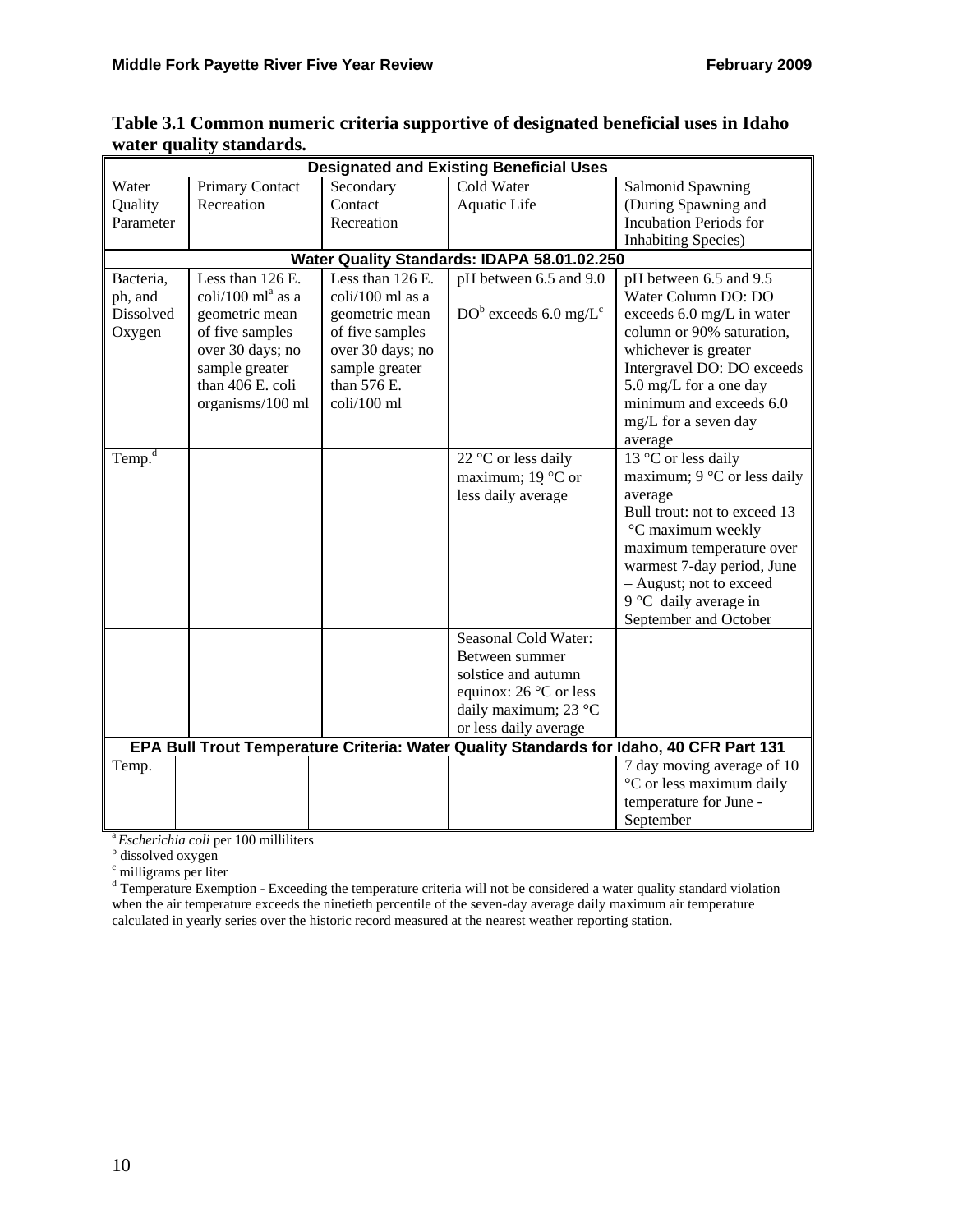

**Figure 3.1 Determination Steps and Criteria for Determining Support Status of Beneficial Uses in Wadeable Streams: Water Body Assessment Guidance, Second Addition (Grafe et al. 2002)**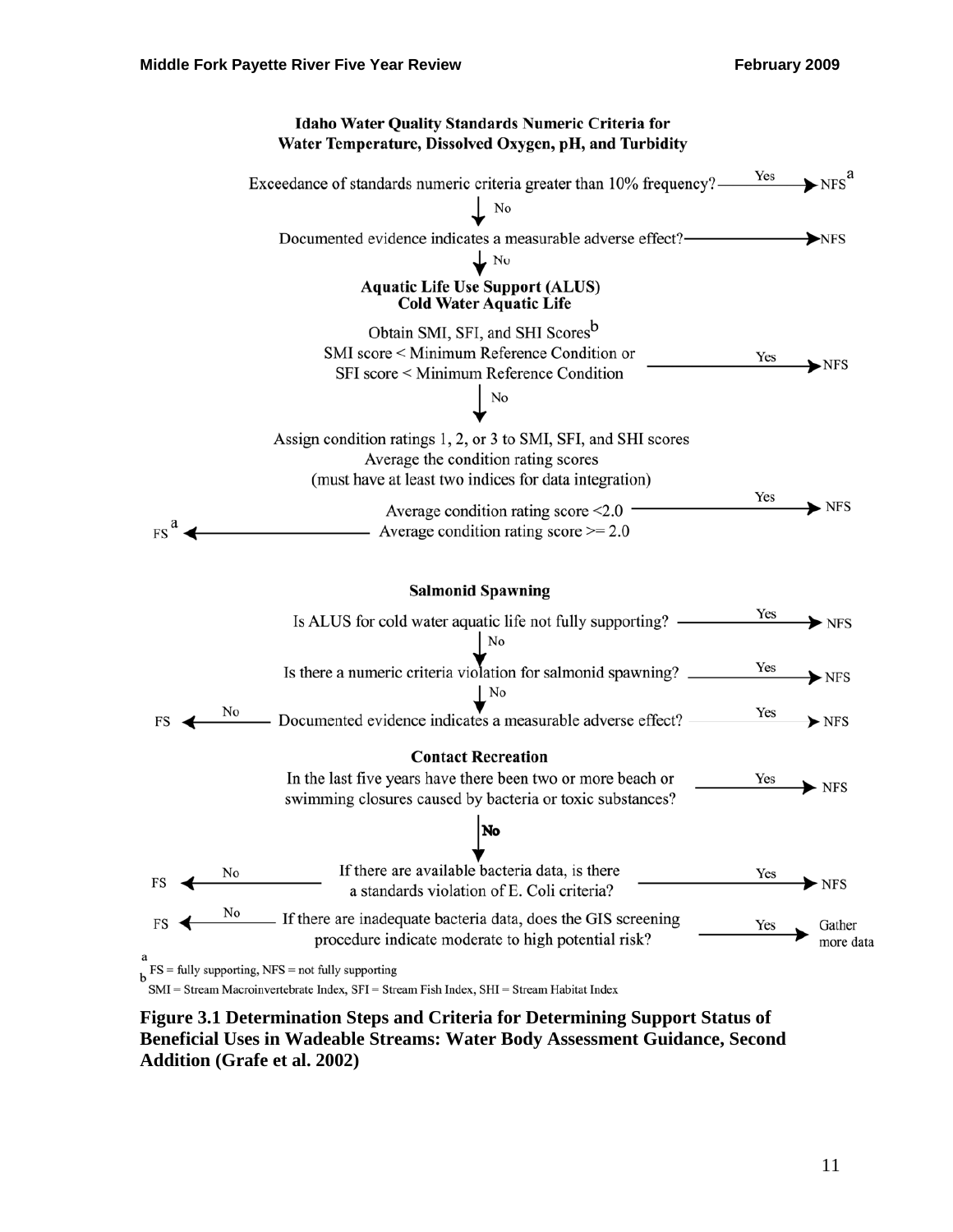Idaho water quality standards require that surface waters of the state be protected for beneficial uses, wherever attainable (IDAPA 58.01.02.050.02). These beneficial uses are interpreted as existing uses, designated uses, and presumed uses. The WBAG II (Grafe et al. 2002) gives a detailed description of beneficial use identification for use assessment purposes. Table 3.2 lists the designated beneficial uses for the Middle Fork Payette River reach that has a sediment TMDL.

| <b>Water Body</b>                                    | Uses                                                                                                                                                                    | <b>Type of Use</b> |
|------------------------------------------------------|-------------------------------------------------------------------------------------------------------------------------------------------------------------------------|--------------------|
| Middle Fork Payette River<br>   (ID17050121SW001_04) | Cold water aquatic life, salmonid spawning,<br>agriculture water supply, domestic water<br>supply, industrial water supply, primary and<br>secondary contact recreation | Designated         |

|  |  | Table 3.2 Middle Fork Payette River Subbasin beneficial uses of §303(d)-listed streams. |
|--|--|-----------------------------------------------------------------------------------------|
|  |  |                                                                                         |

### *Subbasin Changes*

The major subbasin change that occurred was that the Middle Fork Payette watershed burned in 2006 and 2007, in the Rattlesnake Complex, Cascade Complex (2,444 acres burned in the upper Middle Fork Payette watershed), and Middle Fork Complex Fires. These fires resulted in reduced vegetation and destabilized hillslopes, which can lead to mass wasting events and higher overland flow of sediment during runoff.

## *Summary and Analysis of Existing Water Quality Data*

This section contains new data for gauging TMDL progress toward meeting the TMDL target as well as data from the DEQ Beneficial Use Reconnaissance Program (BURP) for all streams in the watershed.

#### **Assessment Unit ID17050121SW001\_04 MF Payette River Data**

DEQ surveyed pools in the reach of the Middle Fork Payette River with a sediment TMDL, to determine whether the TMDL targets were being met. DEQ also surveyed bank stability to determine whether in-stream bank erosion was contributing to excess sediment delivery in those reaches.

#### Pool Results

In 2007, 18 pools with residual depth greater than 1.3 m were found. In general, pools were far more frequent in the lower reaches. The pool locations are identified in Figure 3.2.

The total length of the study reach was 20 km, which results in an average of 0.9 pools per kilometer. The target is 2 pools per kilometer. There were only two stretches of river in the surveyed reach that did not meet the minimum threshold of at least three pools per 3-km stretch. These two stretches were both at the top of the study reach, near Lightning Creek.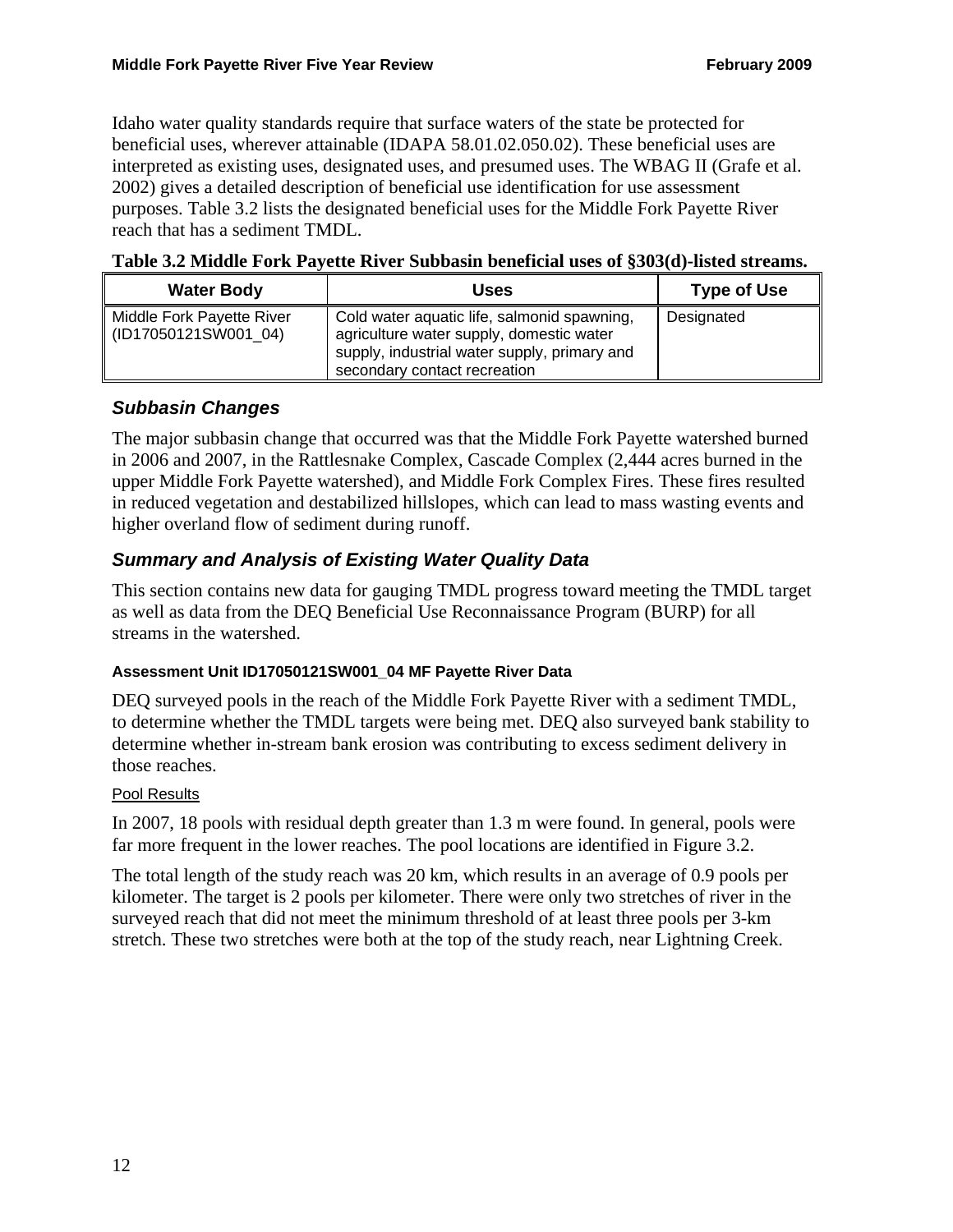

**Figure 3.2 Pools in the Middle Fork Payette River below Big Bulldog Creek (2007)** 

#### **Bank Stability Results**

The 2007 bank stability surveys (Table 3.3) indicate that the banks are in the same condition as they were in 2001 with no major improvements or declines in stability and coverage. Overall, in-stream bank erosion is not a significant source of sediment to this section of river. Figures 3.3 and 3.4 show the locations of the unstable banks.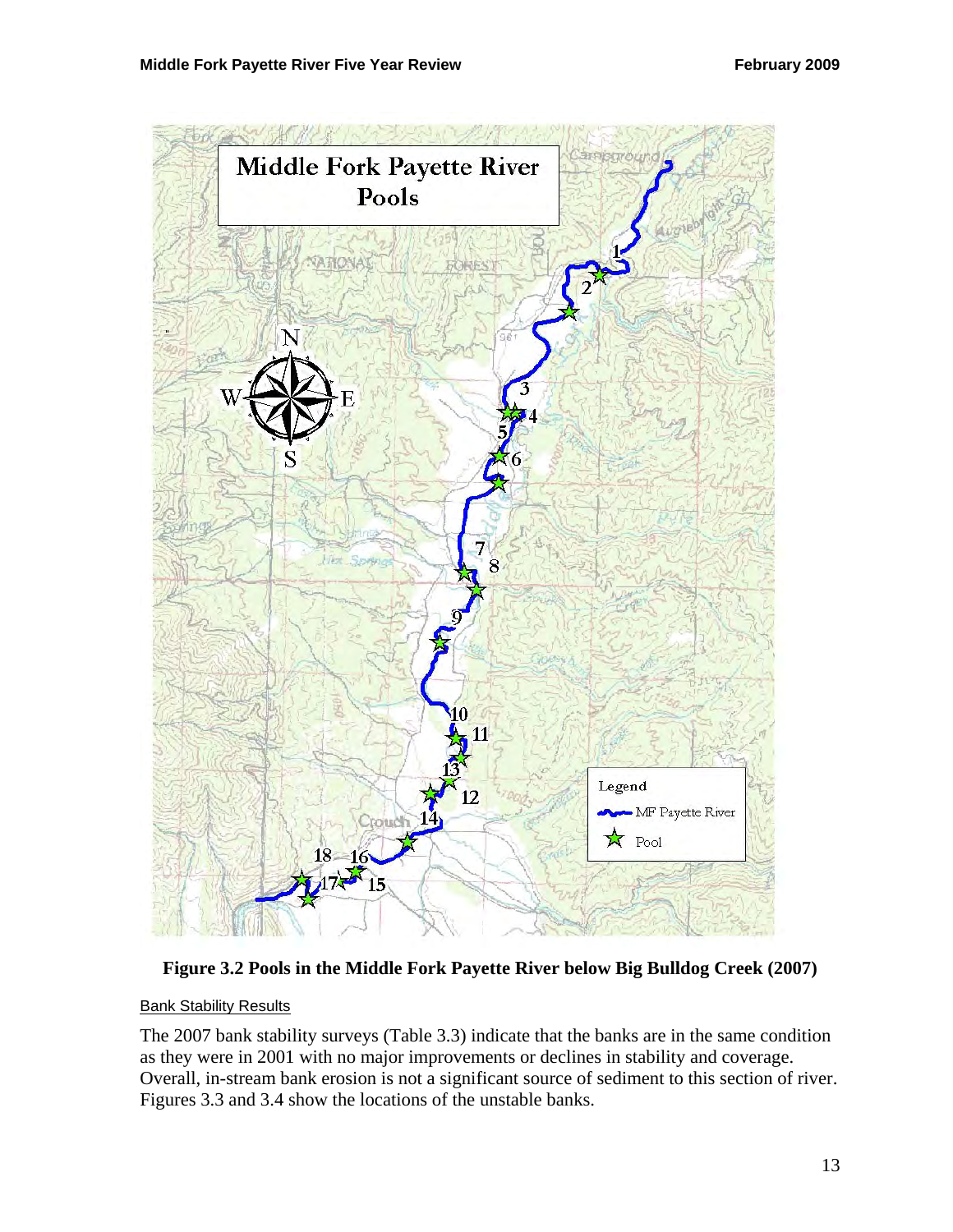| <b>UITER</b>        |      |      |
|---------------------|------|------|
| <b>TOTALS</b>       | 2007 | 2001 |
| Covered, Stable     | 79%  | 80%  |
| Covered, Unstable   | 11%  | 9%   |
| Uncovered, Stable   | 5%   | 4%   |
| Uncovered, Unstable | 5%   | 7%   |

**Table 3.3 Bank stability results for the Middle Fork Payette River below Big Bulldog Creek**



**Figure 3.3 2007 Upper Section Middle Fork Payette River Bank Stability Survey Results**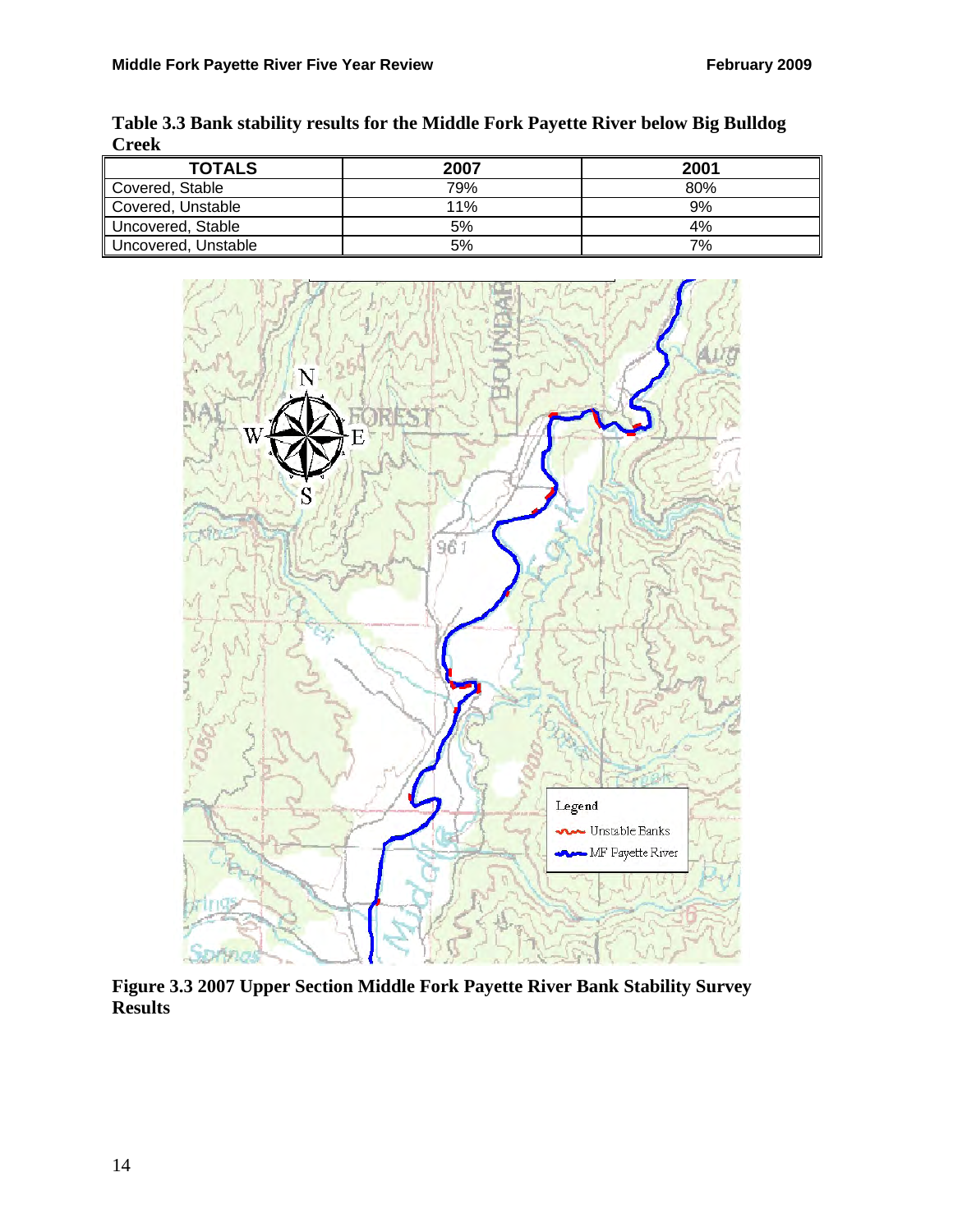

**Figure 3.4 2007 Middle Fork Payette River Lower Section Bank Stability Survey Results**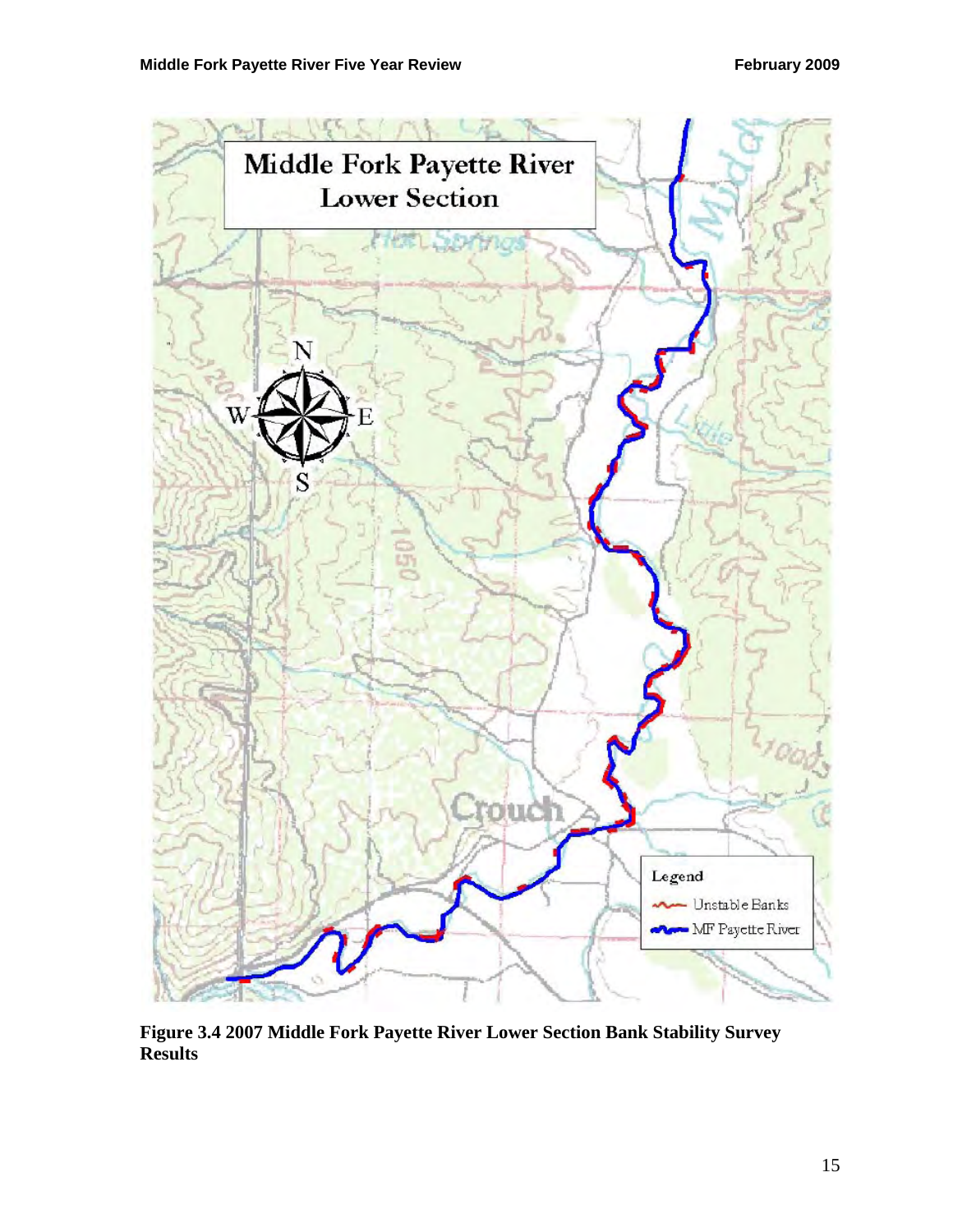#### **Watershed BURP Data**

For the Middle Fork Payette River subbasin, BURP data is provided in Table 3.4.

#### **Table 3.4 DEQ BURP Results**

| <b>Burp ID</b> | <b>Assessment Unit</b> | Location                    | SHI <sup>1</sup> | SMI <sup>2</sup> | <b>SFI</b> <sup>3</sup> | <b>Assessment</b>                        |
|----------------|------------------------|-----------------------------|------------------|------------------|-------------------------|------------------------------------------|
| 2004SBOIA151   | ID17050121SW002_03     | <b>Anderson Creek</b>       |                  | 2                |                         | <min assessment**<="" no="" td=""></min> |
| 2004SBOIA121   | ID17050121SW003_03     | <b>Lightning Creek</b>      |                  | 3                |                         | <b>Fully Supporting</b>                  |
| 2004SBOIA045   | ID17050121SW006_02     | <b>Rattlesnake Creek</b>    | 3                | 3                | 2                       | <b>Fully Supporting</b>                  |
| 2006SBOIA041   | ID17050121SW009_02     | <b>Sixteen To One Creek</b> | 3                | 3                |                         | <b>Fully Supporting</b>                  |
| 2006SBOIA094   | ID17050121SW004_02     | <b>Big Bulldog Creek</b>    | 3                | 3                |                         | <b>Fully Supporting</b>                  |
| 2006SBOIA095   | ID17050121SW010_02     | <b>Scriver Creek</b>        | 2                | 3                |                         | <b>Fully Supporting</b>                  |
| 2006SBOIA096   | ID17050121SW010_02     | Middle Fork Scriver Ck      | 3                | 3                |                         | <b>Fully Supporting</b>                  |
| 2006SBOIA097   | ID17050121SW005_02     | <b>Wet Foot Creek</b>       | 3                | 3                |                         | <b>Fully Supporting</b>                  |
| 2006SBOIA098   | ID17050121SW007_03     | <b>Silver Creek</b>         | 2                | 3                |                         | <b>Fully Supporting</b>                  |
| 2006SBOIA099   | ID17050121SW005_02     | <b>Trail Creek</b>          | 2                | 3                |                         | <b>Fully Supporting</b>                  |
| 2006SBOIA101   | ID17050121SW001_02     | <b>Warm Springs Creek</b>   | 3                | 3                |                         | <b>Fully Supporting</b>                  |

1. SHI – Stream Habitat Index

2. SMI – Stream Macroinvertebrate Index

3. SFI – Stream Fish Index

\*\* The Anderson Creek BURP Site was a randomly chosen location at the mouth of the stream and is not representative of watershed. In 2008, additional BURP information is being collected further upstream that will be representative of the Anderson Creek assessment unit.

## *Status of Beneficial Uses*

With the exception of Anderson Creek (ID17050121SW002\_03), the BURP data indicate full support of beneficial uses for the streams in Table 3.3. For Anderson Creek, no determination regarding support of beneficial uses can be made at this time.

The current pool data indicate that sediment is still impairing beneficial uses for cold water aquatic life in Assessment Unit ID17050121SW001\_04. Sediment is reducing pools that provide important fish habitat.

Data for tributaries to the Middle Fork Payette River (ID17050121SW001\_02) indicate they provide full support of beneficial uses. These tributaries have a high level of human development, so the assumption is made that if Warm Springs Creek supports beneficial uses, then less-impacted tributaries in this assessment unit also support beneficial uses.

No new data is available for the streams analyzed in 2007 for temperature. Beneficial uses are assumed to still be impaired by high temperatures in those assessment units. The assessment units that had temperature TMDLs developed are listed on the 2008 draft integrated report in Section 5. These assessment units have a TMDL and should be moved to Section 4a in the next listing cycle.

| <b>Assessment Unit</b><br>(2008 draft<br><b>Integrated Report)</b> | <b>Stream Segment</b><br><b>Description</b> | <b>Pollutant</b> | Recommended<br><b>Changes to Next</b><br><b>Integrated Report</b> | <b>Justification</b>    |
|--------------------------------------------------------------------|---------------------------------------------|------------------|-------------------------------------------------------------------|-------------------------|
|                                                                    |                                             |                  |                                                                   |                         |
| ID17050121SW001_04                                                 | Middle Fork Payette River -                 | temperature      | Move to section 4a                                                | <b>Temperature TMDL</b> |
|                                                                    | lower $4th$ order                           |                  |                                                                   | approved 12/07          |
| ID17050121SW005 02                                                 | Middle Fork Payette River -                 | temperature      | Move to section 4a                                                | <b>Temperature TMDL</b> |
|                                                                    | $1st$ and $2nd$ order                       |                  |                                                                   | approved 12/07          |
| ID17050121SW005 03                                                 | Middle Fork Payette River -                 | temperature      | Move to section 4a                                                | <b>Temperature TMDL</b> |
|                                                                    | $3rd$ order                                 |                  |                                                                   | approved 12/07          |

**Table 3.5 Summary of Recommended Changes to the Integrated Report**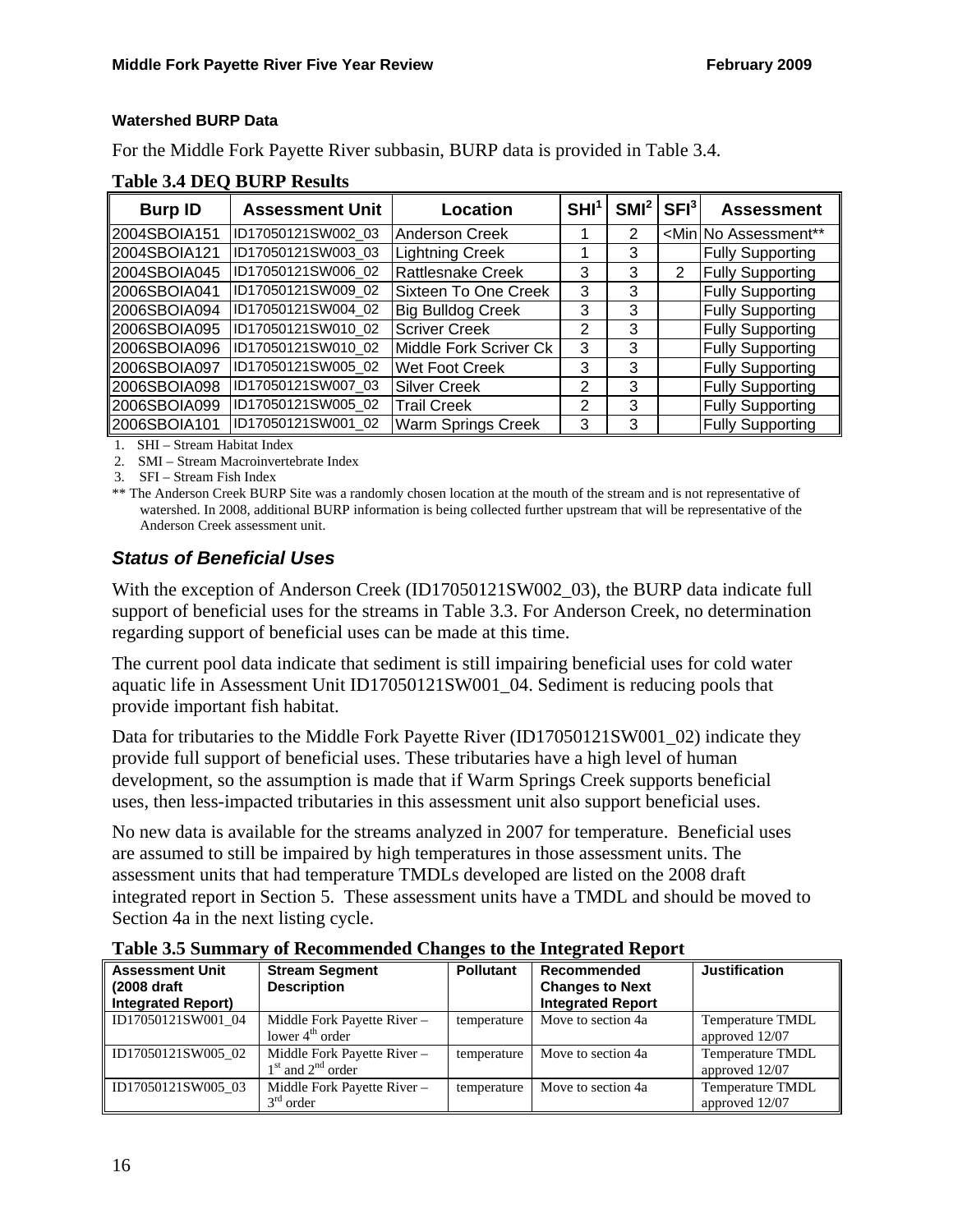| <b>Assessment Unit</b><br>(2008 draft)<br><b>Integrated Report)</b> | <b>Stream Segment</b><br><b>Description</b>                | <b>Pollutant</b> | Recommended<br><b>Changes to Next</b><br><b>Integrated Report</b> | <b>Justification</b>                                                                                                                                |
|---------------------------------------------------------------------|------------------------------------------------------------|------------------|-------------------------------------------------------------------|-----------------------------------------------------------------------------------------------------------------------------------------------------|
| ID17050121SW005 04                                                  | Middle Fork Payette River -<br>upper $4^{\text{th}}$ order | temperature      | Move to section 4a                                                | <b>Temperature TMDL</b><br>approved 12/07                                                                                                           |
| ID17050121SW001 02                                                  | Middle Fork Payette River -<br>$1st$ and $2nd$ order       | sediment         | Remove from section 4a                                            | Erroneous listing in<br>Section 4a-not<br>specifically addressed<br>by TMDL; Should not<br>be listed for sediment.<br>no evidence of<br>impairment. |
| ID17050121SW001 04                                                  | Middle Fork Payette River<br>below Big Bulldog Creek       | sediment         | No change                                                         | TMDL targets not met<br>and beneficial uses not<br>supported                                                                                        |

## *Conclusions*

The Middle Fork Payette River did not meet the pool target set in the 1998 TMDL. No changes are recommended at this time to the 303(d) list or the TMDL load allocations or targets.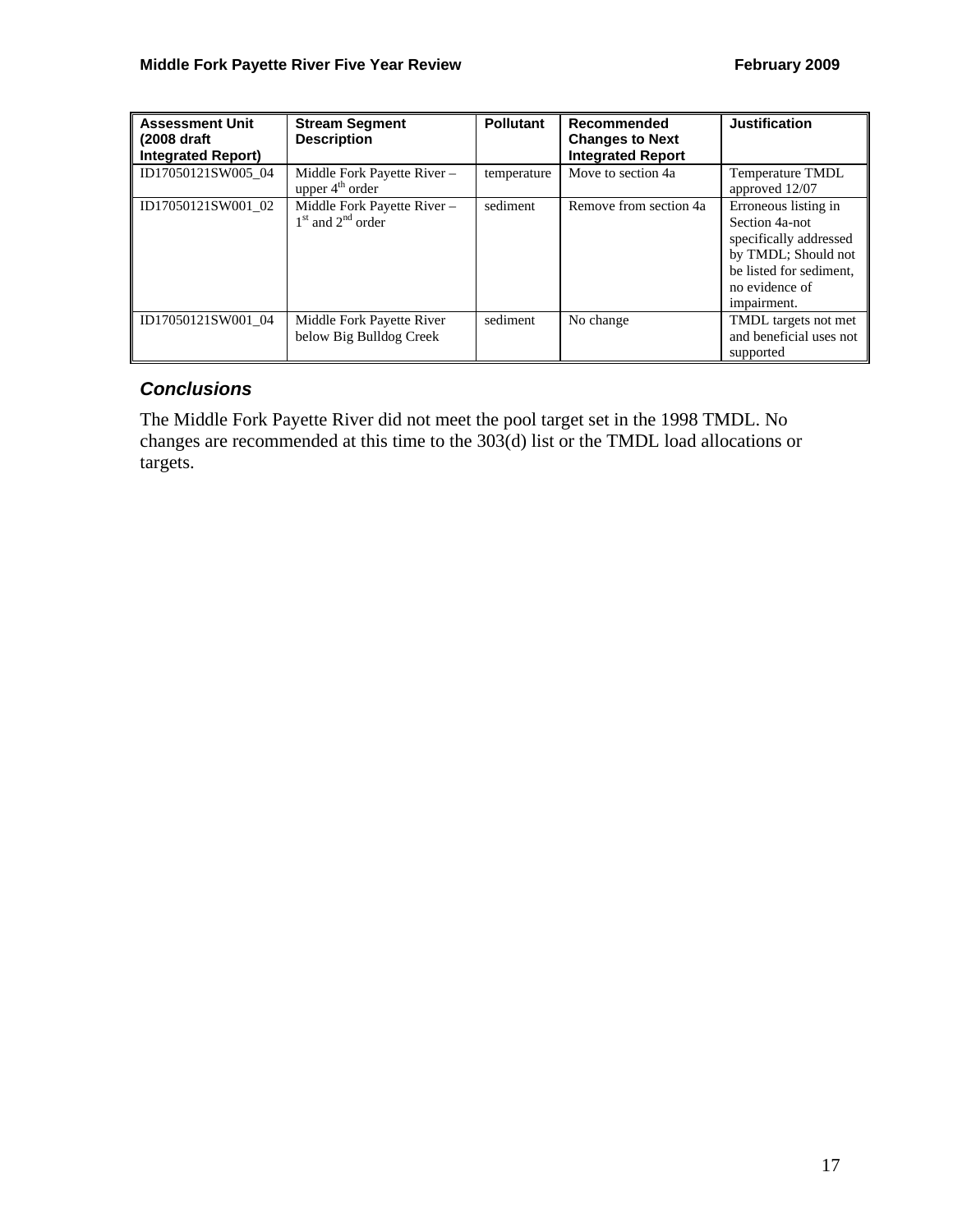# **4. Implementation Plan Activities**

The TMDL implementation plan completed in 2003 outlined a series of tasks that would decrease the sediment delivered to the Middle Fork Payette River by human activity. This section summarizes progress toward meeting those implementation goals and also lists additional projects, not identified in the implementation plan, that were undertaken or are planned for the future.

## *Agricultural Implementation: Planned and Accomplished Activities*

### **Table 4.1 Agricultural Implementation Summary**

| Water body or<br><b>location</b> | <b>Pollutant</b> | <b>Activity or strategy</b>                                                        | <b>Schedul</b><br>е | <b>Completion Status</b> |
|----------------------------------|------------------|------------------------------------------------------------------------------------|---------------------|--------------------------|
| Middle Fork<br>Pavette River     | sediment         | Streambank protection, riparian fencing,<br>use exclusion, grazing management etc. | 2010                | Ongoing                  |

The agricultural implementation plan from 2003 set goals of developing and implementing contracts on 90% of the critical lands in Treatment Units 1 and 2 by 2010 (Table 4.1).

There are 650 critical acres in treatment unit 1, which are riparian/meadow areas. There are 1,050 acres in treatment unit 2, which are irrigated cropland/hayland/grazing lands.

The agricultural implementation plan emphasized a combination of BMPs that would reduce sediment and temperature in the Middle Fork Payette River by:

- Reducing on-site grazing-induced erosion;
- Reducing the erosion and sedimentation within the Middle Fork Payette River watershed;
- Reducing the sedimentation of streams and rivers;
- Reducing surface water contamination by animal wastes;
- Improving riparian vegetation and wildlife habitat.

Since the implementation plan was written in 2003, the following measures have been implemented for the specified lengths of stream or numbers of acres in the Middle Fork Payette River watershed:

- Streambank Protection: 400 feet
- Riparian Fencing: 1,200 feet
- Use Exclusion: 2 acres
- Pasture Planting: 86 acres

While implementation has occurred, the amount of implementation has been very small. This may be because land use in the Middle Fork Payette River substantially consists of ranchettes and second homes. Actual grazing makes up only a small percentage of land use.

Clearly, there are still opportunities for increased implementation in the Middle Fork Payette River watershed, particularly in AU ID17050121SW001\_04. The Natural Resources Conservation Service, in cooperation with the Idaho Association of Soil Conservation Districts, is working on reaching more landowners about implementation opportunities and determining what factors would encourage more landowner participation in water quality improvement projects.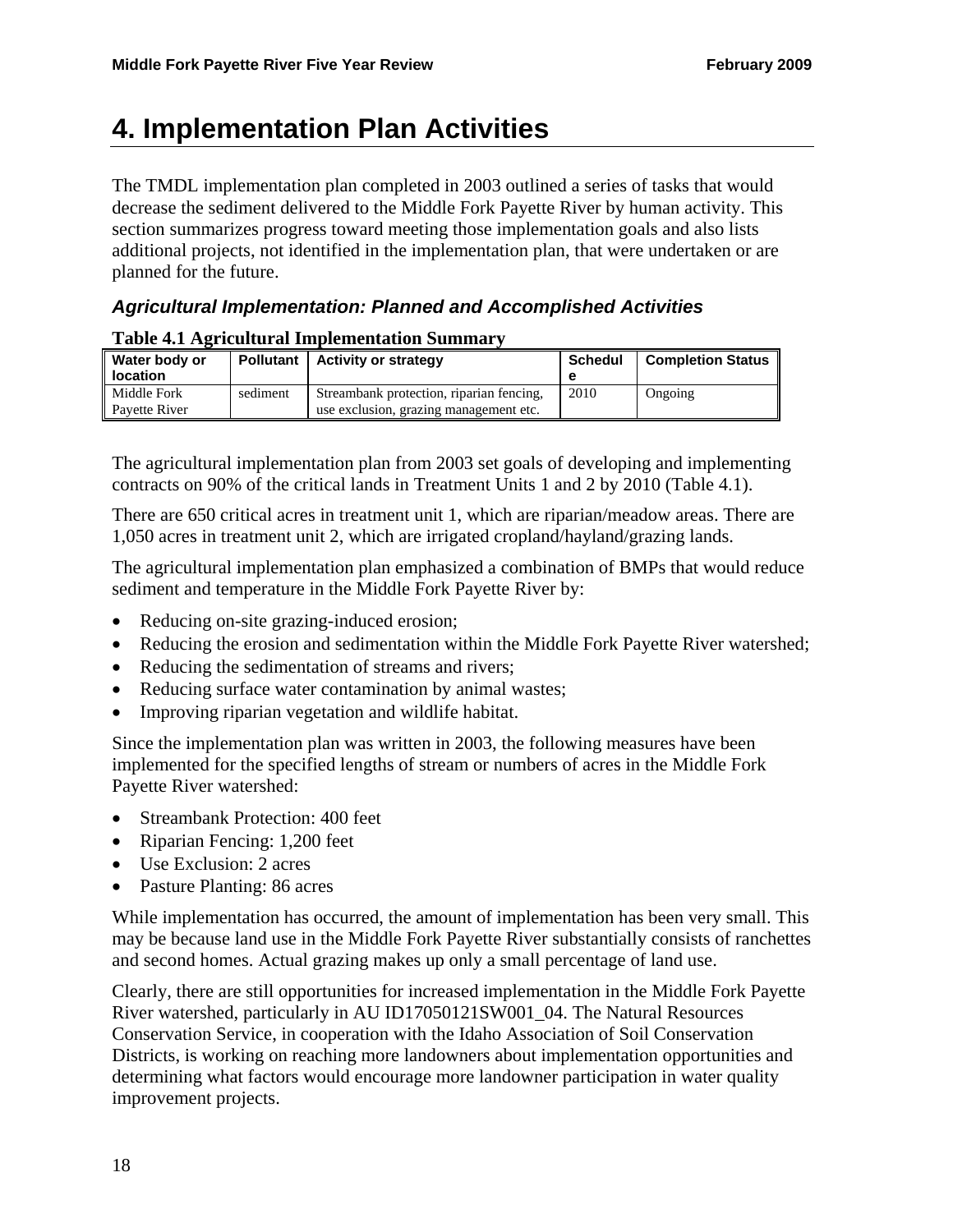#### *Forestry Implementation: Planned and Accomplished Activities*

#### **Responsible Parties: The USFS and the IDL**

The U.S. Forest Service (USFS) and the Idaho Department of Lands (IDL) outlined the activities listed below in the 2003 Forestry Implementation Plan, as part of their plan to reduce sediment delivery to the Middle Fork Payette River watershed (Table 4.3). While several of the tasks have been accomplished, the USFS is in the process of beginning several projects related to road sediment delivery. In addition, in 2009 a watershed wide road inventory of USFS roads will be completed.

Many of the forestry implementation measures focused on road-related sediment delivery. There are approximately 714 miles of known roads and uncounted miles of user-developed or unauthorized roads in the Middle Fork Payette River Subbasin. Table 4.2 summarizes the number of road miles belonging in each ownership type class.

#### **Table 4.2 Summary of Road Miles by Land Ownership in the Middle Fork Payette River Subbasin.**

| Land Ownership Type                                         | Acres     | <b>Square</b><br><b>Miles</b> | % Of<br><b>Subbasin</b> | Known<br><b>Road Miles</b> |
|-------------------------------------------------------------|-----------|-------------------------------|-------------------------|----------------------------|
| <b>USES</b>                                                 | 190,720.8 | 298.0                         | 88%                     | 496.6                      |
| Other – BLM, BOR, State of Idaho, Private                   | 25,978.2  | 40.6                          | 12%                     | 217.4                      |
| Middle Fork Payette River Subbasin Total                    | 216.99.0  | 338.6                         |                         | 714                        |
| Middle Fork Payette River Subbasin Road Density $(mi/mi^2)$ | 2.1       |                               |                         |                            |

Notes: USFS – U.S. Forest Service; BLM – Bureau of Land Management; BOR – Bureau of Reclamation

| Water body<br>or location      | <b>Pollutant</b> | <b>Activity or strategy</b>                                                                                 | <b>Schedule</b> | Responsible<br>Party                                                   | <b>Completion Status</b>                                                                                                                                                                                                                                                                                                                                  |
|--------------------------------|------------------|-------------------------------------------------------------------------------------------------------------|-----------------|------------------------------------------------------------------------|-----------------------------------------------------------------------------------------------------------------------------------------------------------------------------------------------------------------------------------------------------------------------------------------------------------------------------------------------------------|
| <b>MF</b> Payette<br>watershed | sediment         | Create a crosswalk between<br>road inventory and<br><b>BOISED</b> modeling results                          | August<br>2003  | <b>USFS</b>                                                            | Not completed, no plans for<br>completion                                                                                                                                                                                                                                                                                                                 |
| <b>MF</b> Payette<br>watershed | sediment         | Inventory all Middle Fork<br>Payette River roads<br>identified as having data<br>gaps using USFS protocols. | August<br>2003  | <b>USFS</b>                                                            | To date, Scriver, Lightning, and<br>Sixmile Creeks, as well as the<br>upper portions of Anderson<br>Creek, have had a roads analysis<br>done. Roads analyses are being<br>done in conjunction with project<br>proposals.                                                                                                                                  |
| <b>MF</b> Payette<br>watershed | sediment         | Develop new sediment<br>implementation projects<br>based on field-checked<br>BOISED modeling.               | Ongoing         | USFS, IDL, Idaho<br>Dept. of<br>Transportation,<br><b>Boise County</b> | Projects have been completed in<br>Sixmile, Lightning, and Silver<br>Creeks. These projects include<br>road decommissioning,<br>dispersed recreation<br>improvements, site closures<br>aggregate placement on roads,<br>and user-developed ford<br>closures. Similar projects are<br>currently being developed in<br>Anderson Creek and Scriver<br>Creek. |

#### **Table 4.3. Forestry Implementation Summary of Planned and Accomplished Activities**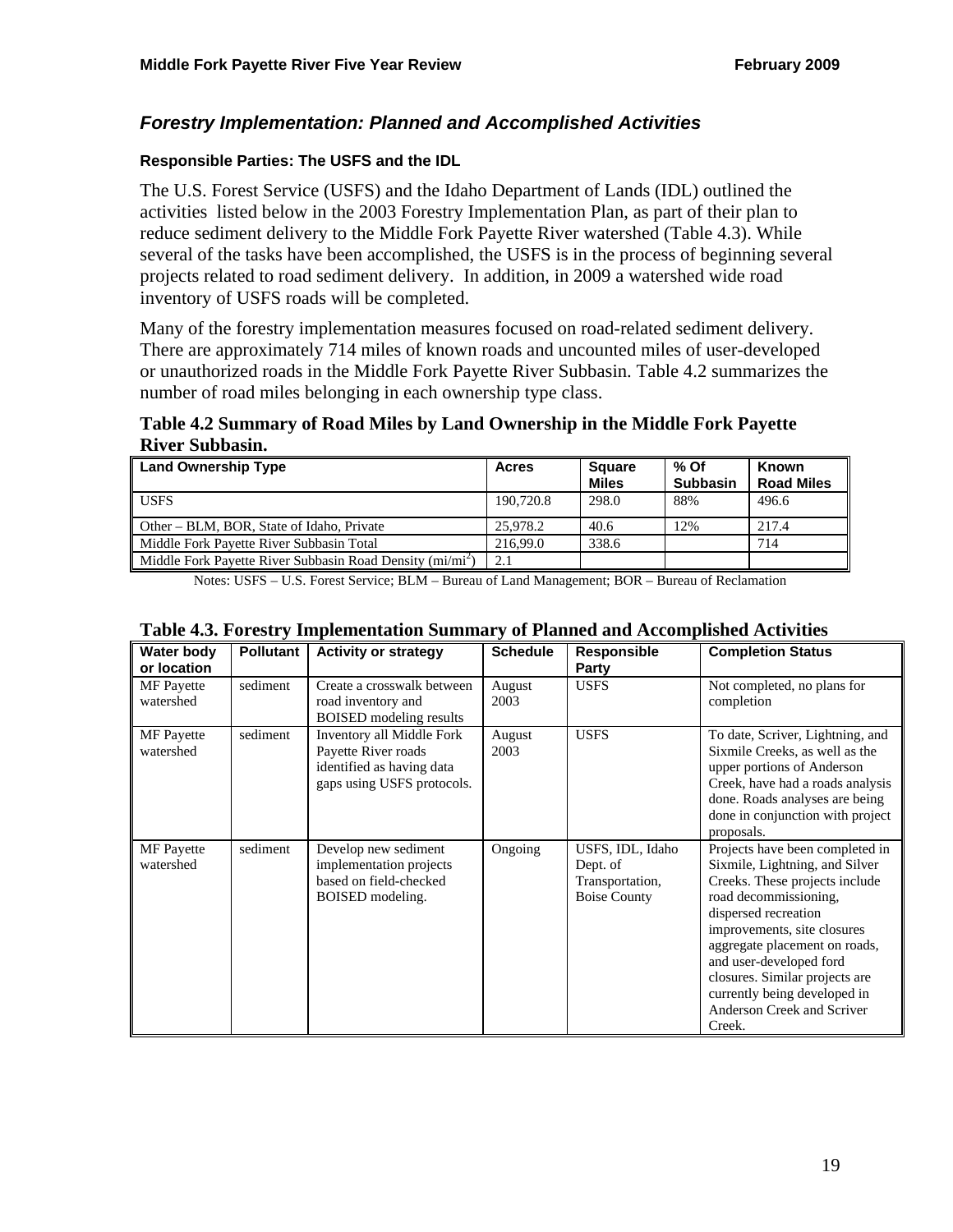| <b>Water body</b><br>or location | <b>Pollutant</b> | <b>Activity or strategy</b>                                                                                                                                                                                                                                                                | <b>Schedule</b>  | Responsible<br><b>Party</b>                                         | <b>Completion Status</b>                                                                                                                                                                                                                                                                                                                                                                                                                                                                                                                                    |
|----------------------------------|------------------|--------------------------------------------------------------------------------------------------------------------------------------------------------------------------------------------------------------------------------------------------------------------------------------------|------------------|---------------------------------------------------------------------|-------------------------------------------------------------------------------------------------------------------------------------------------------------------------------------------------------------------------------------------------------------------------------------------------------------------------------------------------------------------------------------------------------------------------------------------------------------------------------------------------------------------------------------------------------------|
| <b>MF</b> Payette<br>watershed   | sediment         | Annually complete baseline<br>cross-sections and pebble<br>counts, and profile reach<br>surveys                                                                                                                                                                                            | Ongoing          | <b>USFS</b>                                                         | While hydrologic baseline<br>surveys have not been completed<br>annually, two long-term baseline<br>station surveys were completed<br>on the Middle Fork Payette<br>River in 2003, and at sites in<br>Scriver Creek and Sixmile Creek<br>in 2005.                                                                                                                                                                                                                                                                                                           |
| <b>MF</b> Payette<br>Tributaries | sediment         | Identify further stream<br>channel restoration<br>opportunities in tributary<br>streams                                                                                                                                                                                                    | December<br>2003 | <b>USFS</b>                                                         | To date there are several stream<br>projects that have been identified<br>although not started yet. Two<br>Rattlesnake Creek culverts under<br>the Middle Fork Road (#698) are<br>undersized and will be replaced<br>in 2009 with a bridge, restoring<br>aquatic organism passage. The<br>Wet Foot Creek Culvert is also<br>undersized and will be replaced,<br>and several culverts in the<br>Scriver Creek subwatershed are<br>being analyzed for restoration<br>opportunities as part of the<br>Scriver Project environmental<br>impact statement (EIS). |
| MF Payette                       | sediment         | Investigate sediment<br>processing through the<br>Middle Fork Payette<br>watershed; sediment<br>throughput in the impacted<br>reach of the Middle Fork<br>Payette River; Work with<br>community leaders to<br>develop sediment reduction<br>projects based on USCOE<br>design alternatives | 2004-2008        | US Army Corps of<br>Engineers, IDL,<br>Valley and Boise<br>counties | Incomplete-never started                                                                                                                                                                                                                                                                                                                                                                                                                                                                                                                                    |
| MF Payette                       | sediment         | Develop management<br>alternatives to increase                                                                                                                                                                                                                                             | 2005-2006        | US Army Corps of<br>Engineers                                       | Incomplete-never started                                                                                                                                                                                                                                                                                                                                                                                                                                                                                                                                    |
| <b>MF</b> Payette                | sediment         | Middle Fork Payette River<br>Road Gravelling                                                                                                                                                                                                                                               | 2000             | <b>Boise National</b><br>Forest                                     | Complete-Spot aggregate<br>placement and magnesium<br>chloride application (dust)<br>control) for road maintenance<br>occurs annually                                                                                                                                                                                                                                                                                                                                                                                                                       |
| <b>Scriver Creek</b>             | sediment         | <b>Scriver Creek Road</b><br>Gravelling                                                                                                                                                                                                                                                    | October<br>2001  | <b>Boise National</b><br>Forest                                     | Aggregate was placed on Forest<br>Road 693 in 2001. Additional<br>aggregate for spot maintenance<br>is proposed.                                                                                                                                                                                                                                                                                                                                                                                                                                            |
| <b>Silver Creek</b>              | sediment         | <b>Stream Crossing Closure</b><br>and Rehabilitation/Road<br>Gravelling/dispersed<br>campsite rehabilitation                                                                                                                                                                               | 2002             | <b>Boise National</b><br>Forest                                     | Completed in 2002; road<br>gravelling is ongoing. In 2010-<br>2011, the entire 671 road will be<br>graveled and two failing bridges<br>replaced on the 678 road. Road<br>obliteration occurred in 2002<br>and dispersed campsite<br>rehabilitation occurred in 2002.                                                                                                                                                                                                                                                                                        |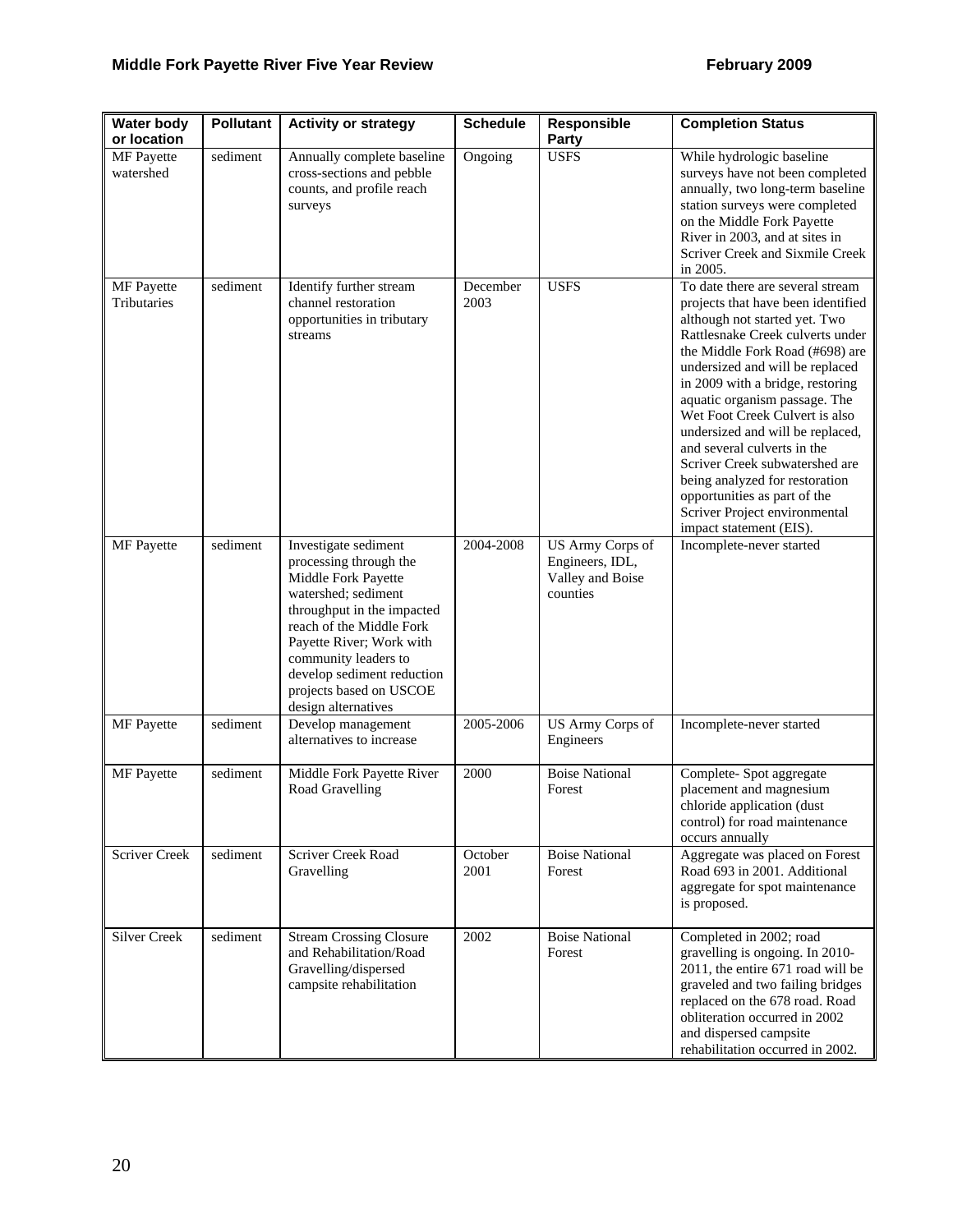| <b>Water body</b><br>or location          | <b>Pollutant</b> | <b>Activity or strategy</b>                                                                                                                                                                                                                       | <b>Schedule</b>  | <b>Responsible</b><br>Party     | <b>Completion Status</b>                                                                                                                                                                                                                                                   |
|-------------------------------------------|------------------|---------------------------------------------------------------------------------------------------------------------------------------------------------------------------------------------------------------------------------------------------|------------------|---------------------------------|----------------------------------------------------------------------------------------------------------------------------------------------------------------------------------------------------------------------------------------------------------------------------|
| <b>SixShooter</b><br>Creek                | sediment         | road decommissioning,<br>realignment and relocation                                                                                                                                                                                               | October<br>2004  | <b>Boise National</b><br>Forest | 17 miles of road was<br>decommissioned in 2007 and<br>another 12 miles are slated to be<br>decommissioned once timber<br>harvest is complete (timber<br>harvest has not started yet)                                                                                       |
| Upper and<br>Middle Fork<br>Payette River | sediment         | <b>Upper and Middle Fork</b><br>Payette River Projects Road<br>Improvement projects                                                                                                                                                               | December<br>2004 | <b>Boise National</b><br>Forest | Completed 2004-2006-road<br>decommissioning and gravelling                                                                                                                                                                                                                 |
| WetFoot<br>Creek                          | sediment         | Wet Foot Projects                                                                                                                                                                                                                                 | December<br>2006 | <b>Boise National</b><br>Forest | Incomplete-no action being<br>taken until after 2011                                                                                                                                                                                                                       |
| Middle Fork<br>Payette<br>watershed       | sediment         | Complete Cumulative<br>Watershed Effects (CWE)<br>Analysis of all state and<br>private forestlands                                                                                                                                                | 1998             | IDL                             | Complete                                                                                                                                                                                                                                                                   |
| Middle Fork<br>Payette<br>watershed       | sediment         | Prioritize 303(d)-listed<br>streams for BMP<br>Installation based on CWE<br>analysis;<br>Repair deficiencies found<br>in the CWE analysis and<br>install the primary BMPs<br>for reduction of sediment<br>delivery from Endowment<br>Trust Lands. | 1999-2000        | IDL                             | Complete: Improvements: 0.9<br>miles of road surfaced in 1999,<br>3.4 miles of road surfaced in<br>2000, 2.6 miles of road<br>stabilized and abandoned in<br>2001.                                                                                                         |
| Middle Fork<br>Payette River<br>watershed |                  | Conduct inventories of<br>minor road maintenance<br>deficiencies and assess road<br>abandonment opportunities.                                                                                                                                    | 2002             | IDL                             | Complete: Field inventories<br>completed in September 2000.<br>Analysis of data and final<br>workplan completed in January<br>2002.                                                                                                                                        |
| <b>Scriver Creek</b>                      | sediment         | Accomplish priorities for<br>sediment reduction in<br>Scriver Creek drainage via<br>joint 319 grant application<br>and administration with<br>Boise County and USFS.                                                                              | 2001-2003        | IDL                             | Complete: Surfacing of 2.6<br>miles of road on endowment<br>lands completed in September<br>2001. In 2003, along roads<br>adjacent to tributary streams of<br>Scriver Creek, 1.2 miles of road<br>were spot-rocked and 23 poorly<br>functioning culverts were<br>replaced. |
| Middle Fork<br>Payette<br>watershed       | sediment         | Complete maintenance and<br>abandonment activities on<br>all State lands in the Middle<br>Fork Payette River<br>drainage.                                                                                                                         | 2003             | IDL                             | Complete                                                                                                                                                                                                                                                                   |

#### **Boise National Forest Plan Direction**

The Boise National Forest (BNF) Plan has directives that directly influence implementation prioritization. The Boise National Forest Plan developed an Aquatic Conservation Strategy (ACS) to provide direction to maintain and restore characteristics of healthy, functioning watersheds, riparian areas, and associated fish habitats. The ACS provides a scientific basis for protecting aquatic ecosystems; providing for a comprehensive short- and long-term recovery of fish species listed as threatened or endangered; restoring aquatic habitats and surrounding terrestrial uplands; delisting of water quality-impaired water bodies; and planning for sustainable resource management. In essence, this strategy integrates many of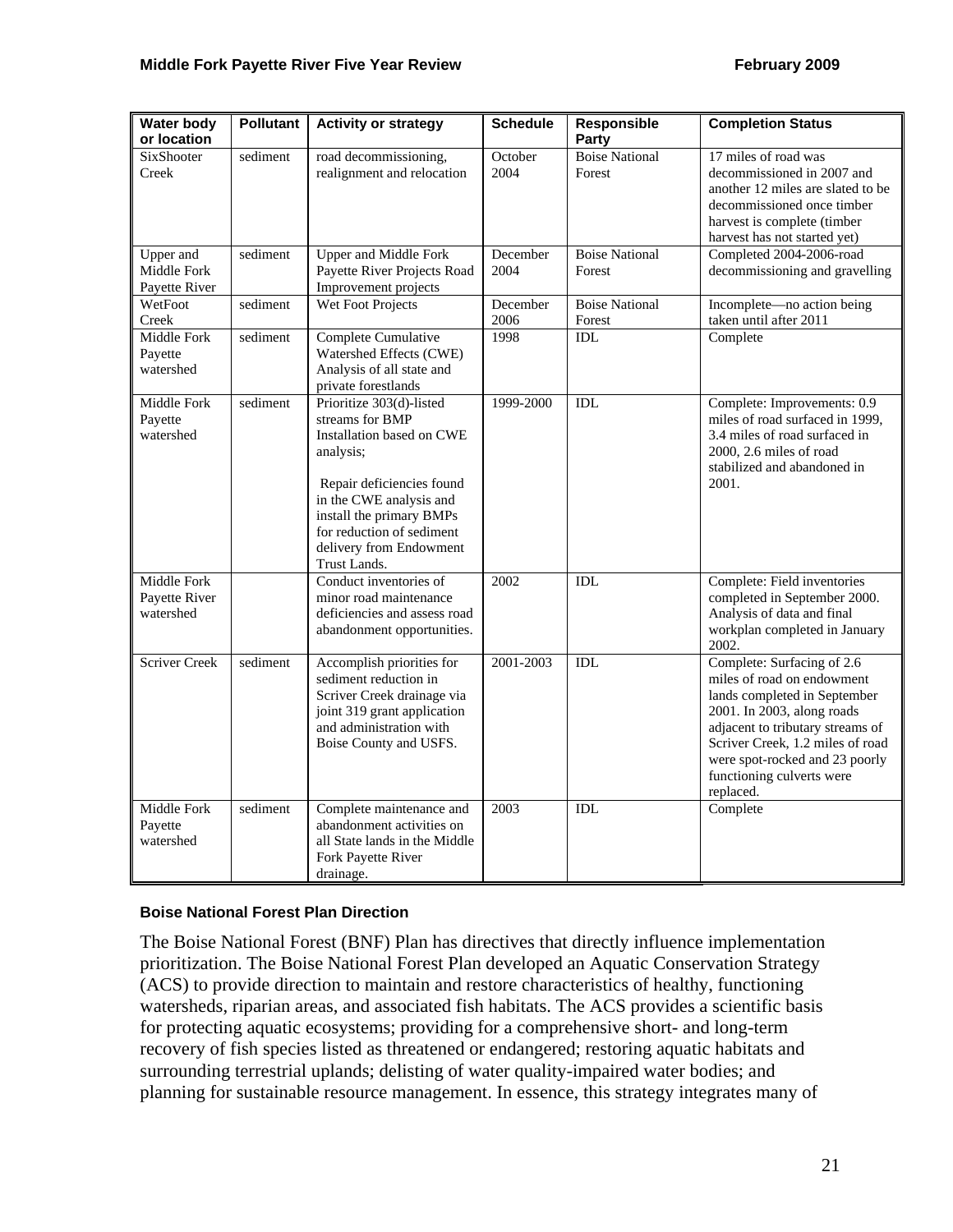the goals and objectives of both the Endangered Species Act and the Clean Water Act. Subwatersheds identified as part of the ACS in the BNF Forest Plan have the highest priority for restoration. In the Middle Fork Payette River Subbasin, the following subwatersheds are identified as ACS priority watersheds: Upper Middle Fork Payette, Bull Creek, and Anderson Creek

In addition, the Boise National Forest Plan developed a Watershed and Aquatic Recovery Strategy (WARS) in order to prioritize forest-wide watershed and aquatic restoration planning (USDA, Forest Service, 2003). The WARS strategy designates the type of restoration as Active (A), Passive (P), or Conservation (C), and the restoration priority as Low (L), Moderate (M), or H (High).

Table 4.4 shows the watershed priorities identified in the Boise National Forest Plan, and summarizes current and future activities in the watershed.

| Road<br>Inventory shed<br><b>Priority</b> | Water-                  | ACS <sup>1</sup><br><b>Priority</b> | <b>BNF<sup>2</sup></b> Forest<br>Plan - Road<br><b>Density</b><br>(mi/mi2) | WARS <sup>3</sup><br><b>Restoration</b><br><b>Type</b> | <b>WARS</b><br><b>Restoration</b><br><b>Priority</b> | <b>Notes</b>                                                                                                                                                                                                                                                                                                             |
|-------------------------------------------|-------------------------|-------------------------------------|----------------------------------------------------------------------------|--------------------------------------------------------|------------------------------------------------------|--------------------------------------------------------------------------------------------------------------------------------------------------------------------------------------------------------------------------------------------------------------------------------------------------------------------------|
| $\mathbf{1}$                              | Scriver<br>Creek        | no                                  | 3.47                                                                       | A                                                      | $\rm H$                                              | Roads Analysis Completed. Road<br>Decommissioning/Realignment/Relocation and<br>Motorized Vehicle Closures recommended in the<br>Scriver Project currently in NEPA Process -<br>Decision anticipated 2009.                                                                                                               |
| $\overline{2}$                            | Anderson<br>Creek       | yes                                 | 2.08                                                                       | A                                                      | H                                                    | Roads Analysis completed for the Lightning Fire<br>Perimeter. Road Decommissioning and<br>Motorized Vehicle Closures recommended in the<br>MF Salvage Project anticipated in 2009.                                                                                                                                       |
| $\overline{3}$                            | Pyle                    | no                                  | 3.71                                                                       | A                                                      | H                                                    | Most of this watershed is on private land.                                                                                                                                                                                                                                                                               |
| $\overline{4}$                            | Sixmile                 | no                                  | 4.06                                                                       | A                                                      | H                                                    | Roads Analysis Complete. Road<br>Decommissioning/Realignment/Relocation and<br>motorized vehicle closures decision made in the<br>Sixshooter Project. Implementation of Road<br>Decommissioning began in October 2006 and is<br>ongoing.                                                                                 |
| 5                                         | Upper MF yes<br>Payette |                                     | 1.27                                                                       | A                                                      | H                                                    | 0.7 miles of road 409F decommissioned and the<br>rest of the 409 road graveled. Drainage<br>improvements were also done on the 409 road<br>during 2004-2006. A total of 3.8 miles of road<br>was graveled/improved. Two undersized culverts<br>replaced on the 409 road.                                                 |
| 6                                         | Bridge-<br><b>Bryon</b> | no                                  | 1.18                                                                       | A                                                      | H                                                    | No activity reported                                                                                                                                                                                                                                                                                                     |
| 7                                         | Rocky<br>Canyon         | no                                  | 0.74                                                                       | A                                                      | $\rm H$                                              | No activity reported                                                                                                                                                                                                                                                                                                     |
| $\overline{8}$                            | Silver<br>Creek         | no                                  | 0.68                                                                       | A                                                      | $\rm H$                                              | Trail work resulted in replacement of failing<br>culvert on Peace Creek and Silver Creek Summit<br>trail with trail bridges in 2008. Funds should be<br>available in 2010-11 to replace two failing<br>bridges on the 678 road that cross Silver Creek.<br>Spot aggregate placed in sections of road where<br>necessary. |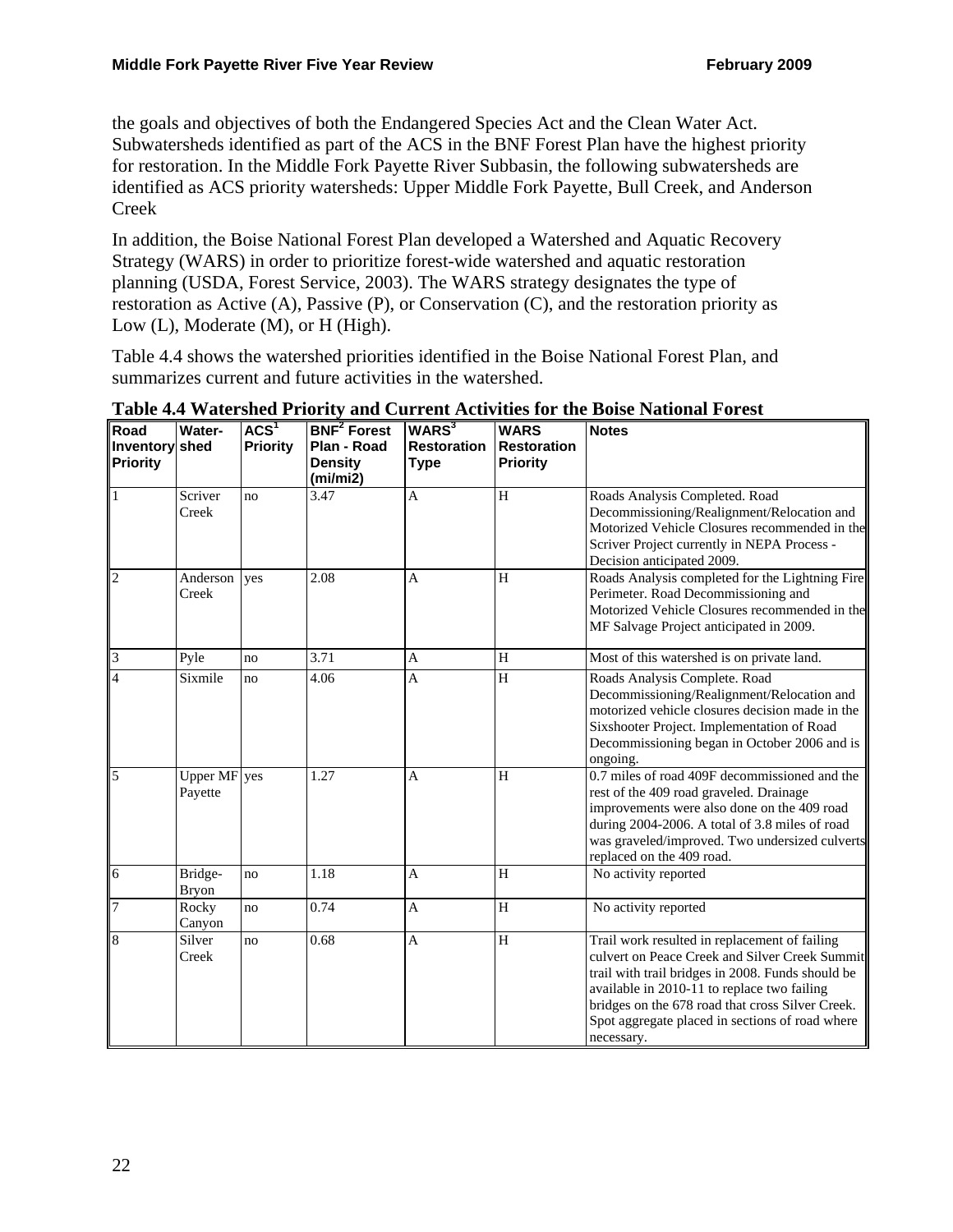| $\mathbf Q$ | Rattle-<br>snake      | no  | 0.45 | A | H | Replacement of existing stream crossing (2 - 48"<br>CMP culverts) to be replaced with a bridge in<br>2009. Currently being designed. New crossing<br>will allow aquatic organism passage and provide                    |
|-------------|-----------------------|-----|------|---|---|-------------------------------------------------------------------------------------------------------------------------------------------------------------------------------------------------------------------------|
| 10          | Lightning no<br>Creek |     | 0.53 | P | H | for 100 year flow and associated debris.<br>Roads Analysis Complete. Road<br>Decommissioning/Realignment/Relocation and<br>motorized vehicle closures decision made in the<br>Airline Project implemented in 2006/2007. |
| 11          | Bull<br>Creek         | yes | 0.07 | P | H | Relocation of Silver Creek Summit Trail to be<br>completed in 2008 due to the trail washing out in<br>June 2006.                                                                                                        |
| 12          | Bulldog<br>Creek      | no  | 0.03 | A | H | No activity reported                                                                                                                                                                                                    |

1. ACS – Aquatic Conservation Strategy

2. BNF – Boise National Forest

3. WARS – Watershed and Aquatic Recovery Strategy

#### *Future Strategy*

The sediment goals have not been attained although progress has been made in accomplishing the tasks set out in the Middle Fork Payette River Implementation Plan. The Boise National Forest will be conducting a Geomorphic Roads Analysis Inventory in 2009, which will help the Forest identify roads needing improvement and prioritize their implementation actions. The future strategy is to continue projects as funds are available.

#### *Planned Time Frame*

Table 4.4 shows planned activities by the USFS to continue to meet implementation goals. Future agricultural implementation activities are scheduled based on landowner interest and funding availability.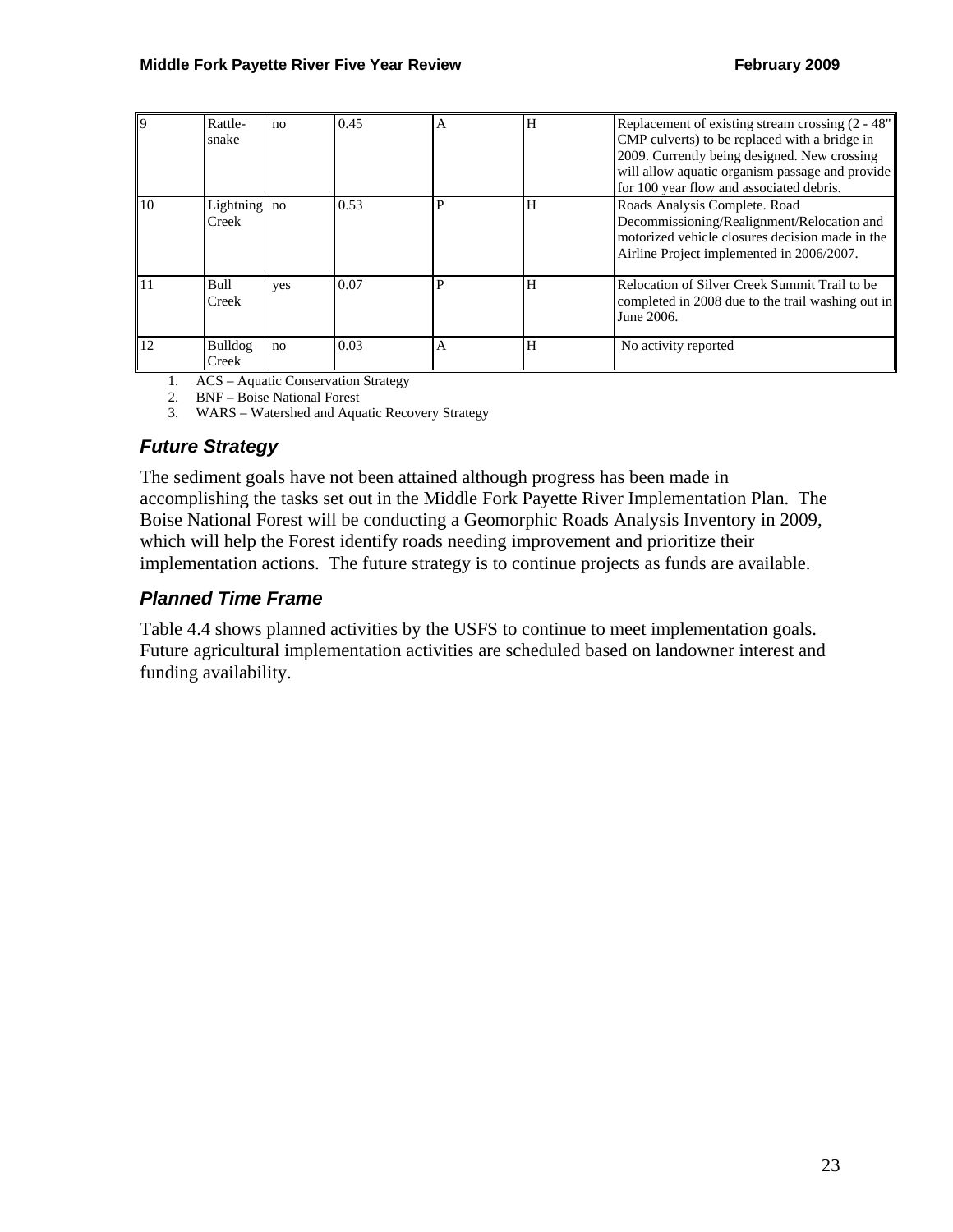# **5. Summary of Five-Year Review and Watershed Advisory Group Involvement**

While progress has been made toward reducing excess human-caused sediment delivery in the watershed, overall implementation is still ongoing.

The pools target for sediment appears reasonable and the sediment TMDL breaks down the necessary sediment reductions to reach that target by subwatershed. It is too early in implementation to determine whether in-stream structures are warranted to increase pool quality. Transporting legacy excess sediment out of the Middle Fork Payette watershed will take years and there will be a substantial lag time between when implementation goals are achieved and when an improvement in pool quality is seen.

 Additionally, this watershed has burned in 2006 and 2007, in the Rattlesnake Complex, Cascade Complex (2,444 acres burned in the upper Middle Fork Payette watershed), and Middle Fork Complex Fires. These fires resulted in reduced vegetation and destabilized hillslopes, which can lead to mass wasting events and higher overland flow of sediment during runoff. The Middle Fork Complex Fire reforestation activities in Lightning Creek will likely occur in 2009. Fire salvage activities including road decommissioning will occur in Sixmile, Anderson Creek, Pyle, and Lightning Creeks in 2008/2009.

## *Watershed Advisory Group Consultation*

The watershed advisory group reviewed drafts of this five-year review and provided comments. No significant comments regarding the contents of this review in relation to the TMDL, beneficial uses, or TMDL targets were received.

#### *Recommendations for Further Action*

Since future implementation actions are planned in the forested section of the Middle Fork Payette drainage, which was identified as the main land area contributing sediment, no further recommendations for action are being made at this time.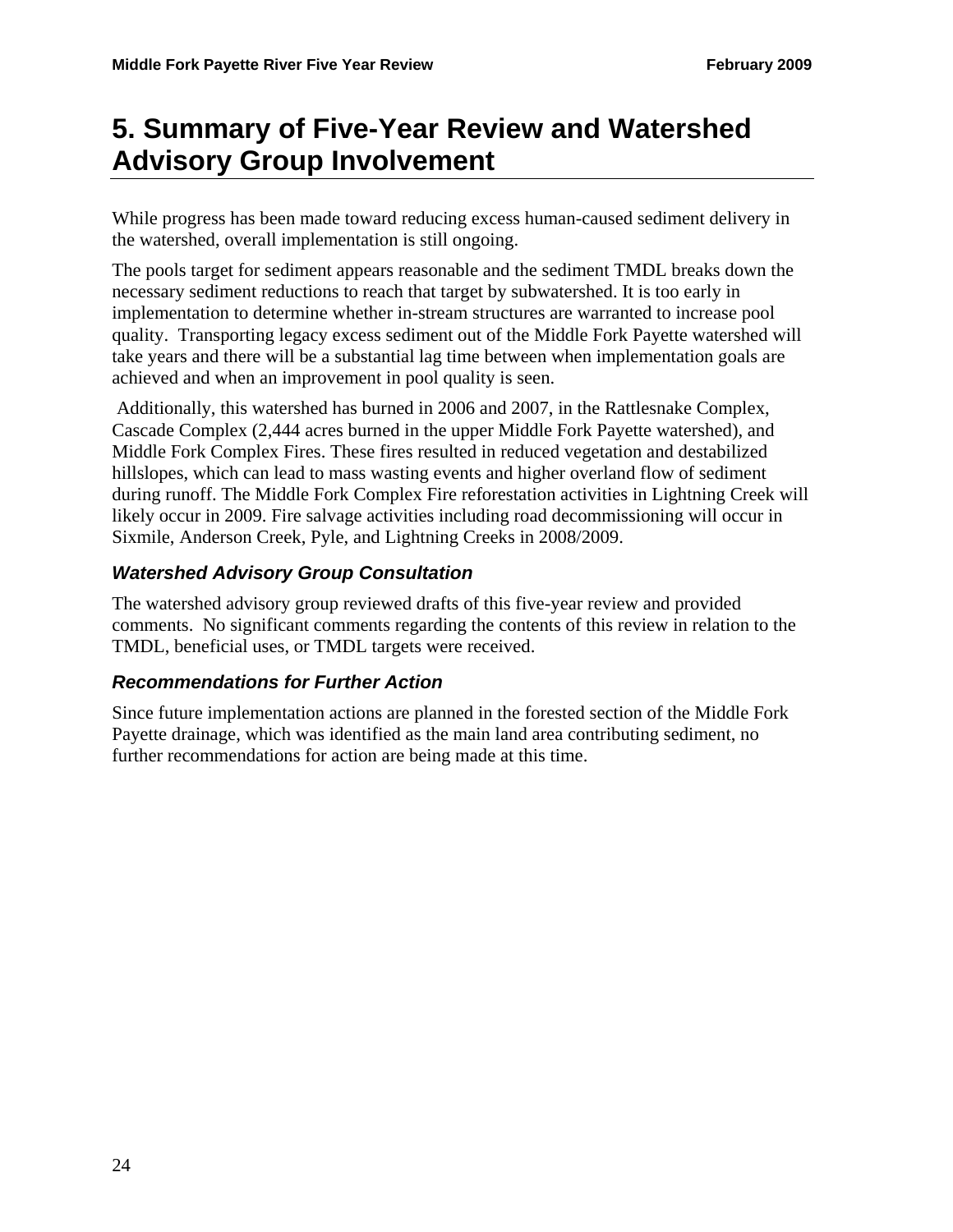## **References Cited**

Clean Water Act (Federal water pollution control act), 33 U.S.C. § 1251-1387. 1972.

DEQ, 1998. Subbasin Assessment and Total Maximum Daily Load for the Middle Fork Payette River. Boise Regional Office

DEQ, 2003. Final Total Maximum Daily Load Implementation Plan for the Middle Fork Payette River and Addendum to the Subbasin Assessment and Total Maximum Daily Load for the Middle Fork Payette River

DEQ, 2007. Middle Fork Payette River Temperature Total Maximum Daily Loads: Addendum to the Middle Fork Payette River Subbasin Assessment and TMDL.

- EPA. 1996. Biological criteria: technical guidance for streams and small rivers. EPA 822-B-96-001. U.S. Environmental Protection Agency, Office of Water. Washington, DC. 162 p.
- Grafe, C.S., C.A. Mebane, M.J. McIntyre, D.A. Essig, D.H. Brandt, and D.T. Mosier. 2002. The Idaho Department of Environmental Quality water body assessment guidance, second edition-final. Department of Environmental Quality. Boise, ID. 114 p.
- Idaho Code § 39.3611. Development and implementation of total maximum daily load or equivalent processes.
- Idaho Code § 39.3615. Creation of watershed advisory groups.
- IDAPA 58.01.02. Idaho water quality standards and wastewater treatment requirements.
- USDA, Forest Service. 2003. BNF Plan
- USGS. 1987. Hydrologic unit maps. Water supply paper 2294. United States Geological Survey. Denver, CO. 63 p.
- Water Environment Federation. 1987. The Clean Water Act of 1987. Water Environment Federation. Alexandria, VA. 318 p.

Water Quality Act of 1987, Public Law 100-4. 1987.

Water quality planning and management, 40 CFR Part 130.

#### GIS Coverages

Restriction of liability: Neither the state of Idaho nor the Department of Environmental Quality, nor any of their employees make any warranty, express or implied, or assume any legal liability or responsibility for the accuracy, completeness or usefulness of any information or data provided. Metadata is provided for all data sets, and no data should be used without first reading and understanding its limitations. The data could include technical inaccuracies or typographical errors. The Department of Environmental Quality may update, modify, or revise the data used at any time, without notice.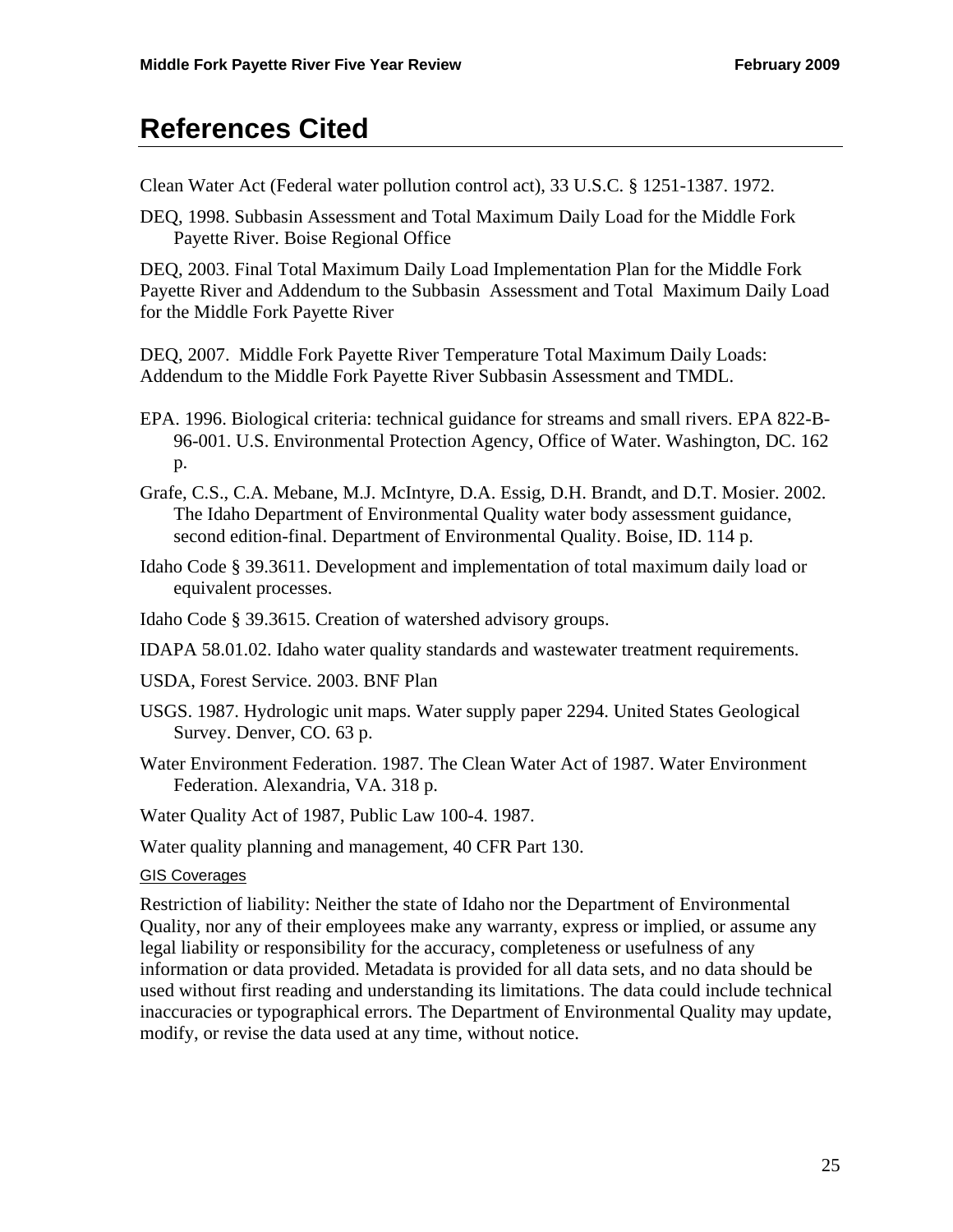# **Glossary**

| \$303(d)                                            |                                                                                                                                                                                                                                                                                                                                                                      |
|-----------------------------------------------------|----------------------------------------------------------------------------------------------------------------------------------------------------------------------------------------------------------------------------------------------------------------------------------------------------------------------------------------------------------------------|
|                                                     | Refers to section 303 subsection "d" of the Clean Water Act.<br>303(d) requires states to develop a list of water bodies that do<br>not meet water quality standards. This section also requires<br>total maximum daily loads (TMDLs) be prepared for listed<br>waters. Both the list and the TMDLs are subject to U.S.<br>Environmental Protection Agency approval. |
| <b>Aquatic</b>                                      |                                                                                                                                                                                                                                                                                                                                                                      |
|                                                     | Occurring, growing, or living in water.                                                                                                                                                                                                                                                                                                                              |
| <b>Assessment Unit (AU)</b>                         |                                                                                                                                                                                                                                                                                                                                                                      |
|                                                     | A segment of a water body that is treated as a homogenous<br>unit, meaning that any designated uses, the rating of these uses,<br>and any associated causes and sources must be applied to the<br>entirety of the unit.                                                                                                                                              |
| <b>Beneficial Use</b>                               |                                                                                                                                                                                                                                                                                                                                                                      |
|                                                     | Any of the various uses of water, including, but not limited to,<br>aquatic life, recreation, water supply, wildlife habitat, and<br>aesthetics, which are recognized in water quality standards.                                                                                                                                                                    |
| <b>Beneficial Use Reconnaissance Program (BURP)</b> |                                                                                                                                                                                                                                                                                                                                                                      |
|                                                     | A program for conducting systematic biological and physical<br>habitat surveys of water bodies in Idaho. BURP protocols<br>address lakes, reservoirs, and wadeable streams and rivers                                                                                                                                                                                |
| <b>Best Management Practices (BMPs)</b>             |                                                                                                                                                                                                                                                                                                                                                                      |
|                                                     | Structural, nonstructural, and managerial techniques that are<br>effective and practical means to control nonpoint source<br>pollutants.                                                                                                                                                                                                                             |
| <b>Best Professional Judgment</b>                   |                                                                                                                                                                                                                                                                                                                                                                      |
|                                                     | A conclusion and/or interpretation derived by a trained and/or<br>technically competent individual by applying interpretation and<br>synthesizing information.                                                                                                                                                                                                       |
|                                                     |                                                                                                                                                                                                                                                                                                                                                                      |
| <b>Clean Water Act (CWA)</b>                        | The Federal Water Pollution Control Act (commonly known as<br>the Clean Water Act), as last reauthorized by the Water Quality<br>Act of 1987, establishes a process for states to use to develop<br>information on, and control the quality of, the nation's water<br>resources.                                                                                     |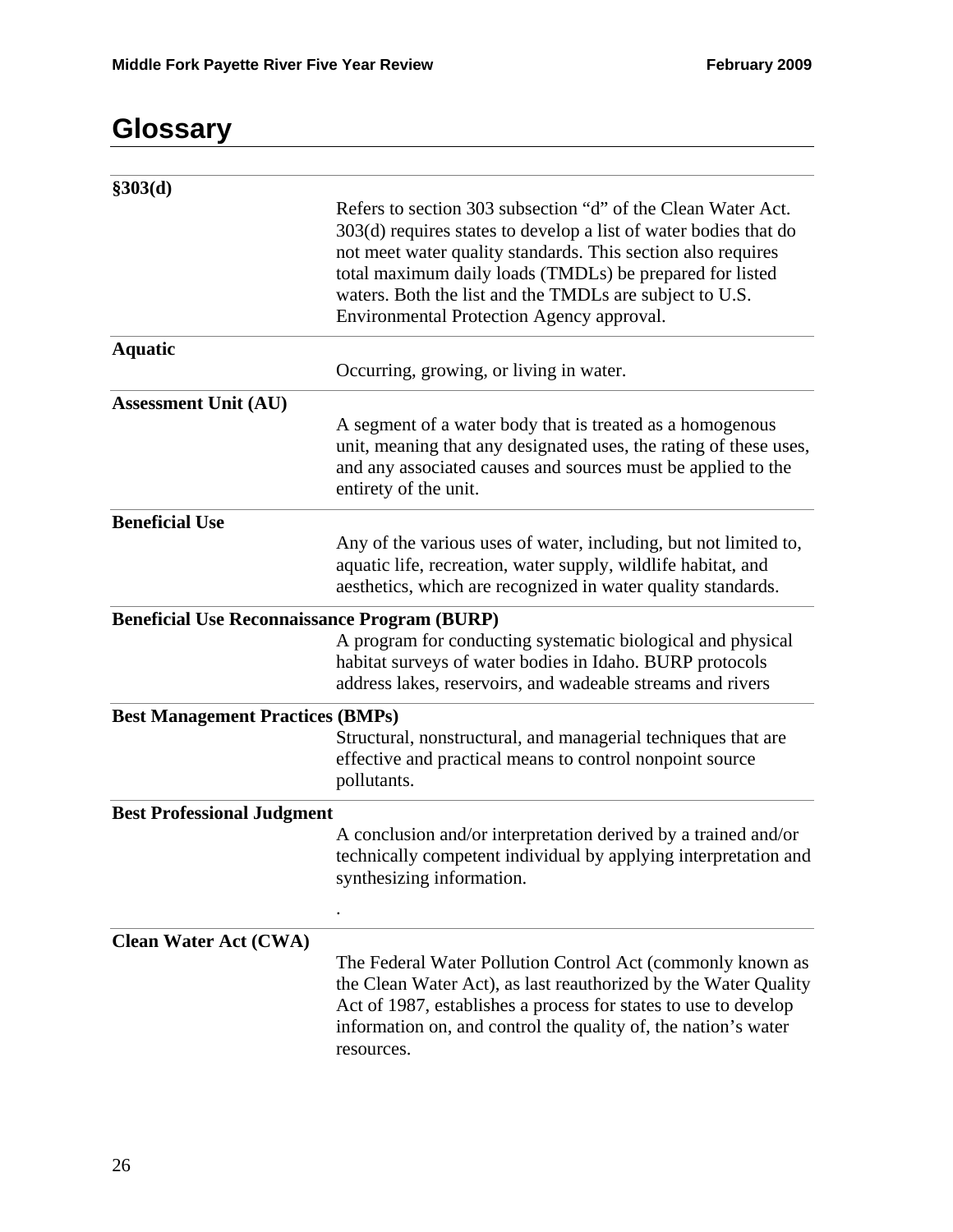| Criteria                                      |                                                                                                                                                                                                                                                                                                                                                                              |
|-----------------------------------------------|------------------------------------------------------------------------------------------------------------------------------------------------------------------------------------------------------------------------------------------------------------------------------------------------------------------------------------------------------------------------------|
|                                               | In the context of water quality, numeric or descriptive factors<br>taken into account in setting standards for various pollutants.<br>These factors are used to determine limits on allowable<br>concentration levels, and to limit the number of violations per<br>year. The U.S. Environmental Protection Agency develops<br>criteria guidance; states establish criteria. |
| <b>Culturally Induced Erosion</b>             |                                                                                                                                                                                                                                                                                                                                                                              |
|                                               | Erosion caused by increased runoff or wind action due to the<br>work of humans in deforestation, cultivation of the land,<br>overgrazing, and disturbance of natural drainages; the excess of<br>erosion over the normal for an area (also see Erosion).                                                                                                                     |
| <b>Designated Uses</b>                        |                                                                                                                                                                                                                                                                                                                                                                              |
|                                               | Those water uses identified in state water quality standards that<br>must be achieved and maintained as required under the Clean<br>Water Act.                                                                                                                                                                                                                               |
| <b>Erosion</b>                                |                                                                                                                                                                                                                                                                                                                                                                              |
|                                               | The wearing away of areas of the earth's surface by water,<br>wind, ice, and other forces.                                                                                                                                                                                                                                                                                   |
| <b>Feedback Loop</b>                          |                                                                                                                                                                                                                                                                                                                                                                              |
|                                               | In the context of watershed management planning, a feedback<br>loop is a process that provides for tracking progress toward<br>goals and revising actions according to that progress.                                                                                                                                                                                        |
| <b>Flow</b>                                   | See Discharge.                                                                                                                                                                                                                                                                                                                                                               |
| <b>Fully Supporting</b>                       |                                                                                                                                                                                                                                                                                                                                                                              |
|                                               | In compliance with water quality standards and within the<br>range of biological reference conditions for all designated and<br>exiting beneficial uses as determined through the Water Body<br>Assessment Guidance (Grafe et al. 2002).                                                                                                                                     |
| <b>Fully Supporting Cold Water</b>            |                                                                                                                                                                                                                                                                                                                                                                              |
|                                               | Reliable data indicate functioning, sustainable cold water<br>biological assemblages (e.g., fish, macroinvertebrates, or<br>algae), none of which have been modified significantly beyond<br>the natural range of reference conditions.                                                                                                                                      |
| <b>Geographical Information Systems (GIS)</b> | A georeferenced database.                                                                                                                                                                                                                                                                                                                                                    |
| <b>Habitat</b>                                | The living place of an organism or community.                                                                                                                                                                                                                                                                                                                                |
| <b>Headwater</b>                              | The origin or beginning of a stream.                                                                                                                                                                                                                                                                                                                                         |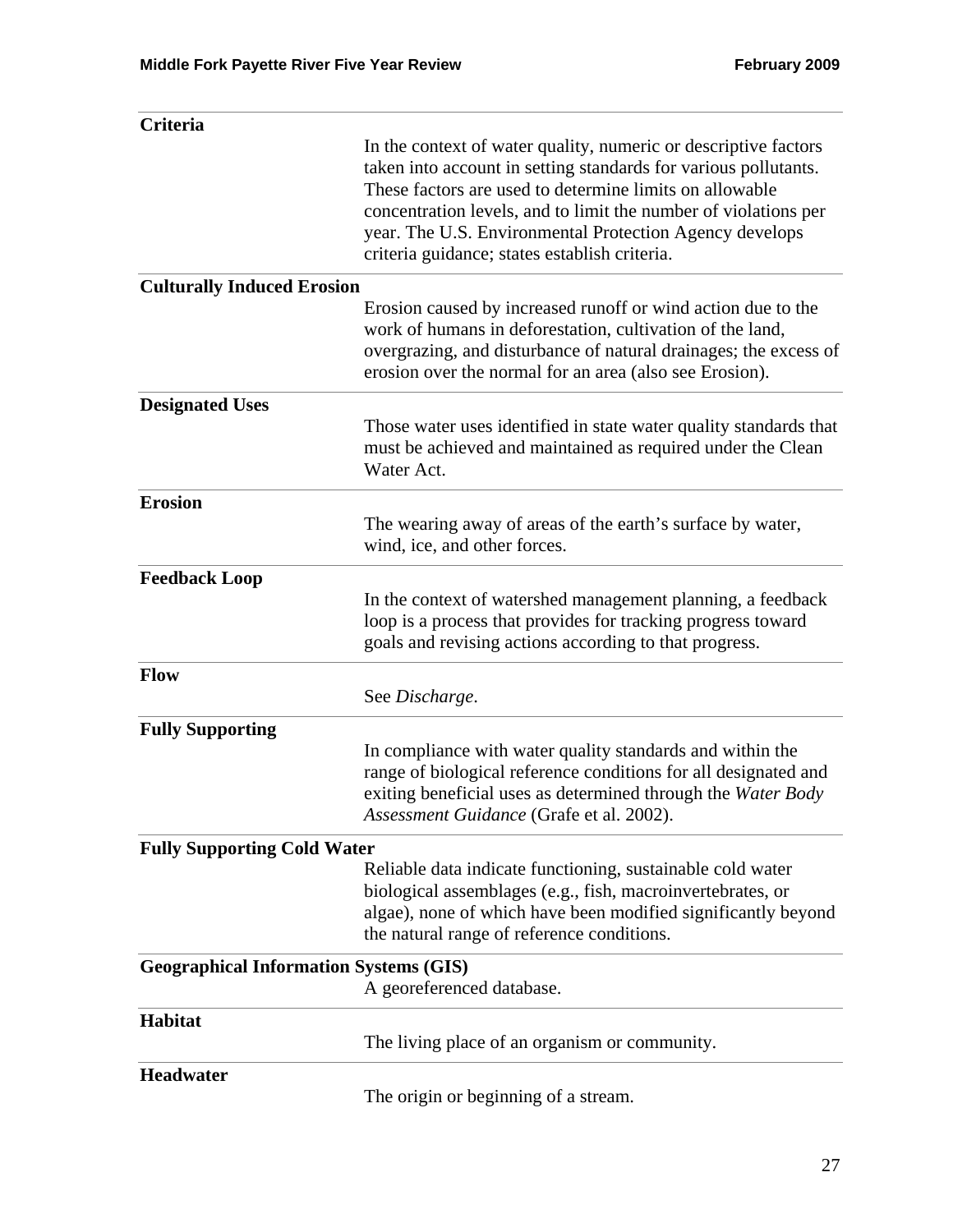| <b>Hydrologic Unit</b>            |                                                                                                                                                                                                                                                                                                                                                                                                                                                                                                                                                                                                                                                                                                                       |
|-----------------------------------|-----------------------------------------------------------------------------------------------------------------------------------------------------------------------------------------------------------------------------------------------------------------------------------------------------------------------------------------------------------------------------------------------------------------------------------------------------------------------------------------------------------------------------------------------------------------------------------------------------------------------------------------------------------------------------------------------------------------------|
|                                   | One of a nested series of numbered and named watersheds<br>arising from a national standardization of watershed<br>delineation. The initial 1974 effort (USGS 1987) described<br>four levels (region, subregion, accounting unit, cataloging unit)<br>of watersheds throughout the United States. The fourth level is<br>uniquely identified by an eight-digit code built of two-digit<br>fields for each level in the classification. Originally termed a<br>cataloging unit, fourth field hydrologic units have been more<br>commonly called subbasins. Fifth and sixth field hydrologic<br>units have since been delineated for much of the country and<br>are known as watershed and subwatersheds, respectively. |
| <b>Hydrologic Unit Code (HUC)</b> |                                                                                                                                                                                                                                                                                                                                                                                                                                                                                                                                                                                                                                                                                                                       |
|                                   | The number assigned to a hydrologic unit. Often used to refer<br>to fourth field hydrologic units.                                                                                                                                                                                                                                                                                                                                                                                                                                                                                                                                                                                                                    |
| <b>Hydrology</b>                  |                                                                                                                                                                                                                                                                                                                                                                                                                                                                                                                                                                                                                                                                                                                       |
|                                   | The science dealing with the properties, distribution, and<br>circulation of water.                                                                                                                                                                                                                                                                                                                                                                                                                                                                                                                                                                                                                                   |
| Macroinvertebrate                 |                                                                                                                                                                                                                                                                                                                                                                                                                                                                                                                                                                                                                                                                                                                       |
|                                   | An invertebrate animal (without a backbone) large enough to<br>be seen without magnification and retained by a 500µm mesh<br>(U.S. #30) screen.                                                                                                                                                                                                                                                                                                                                                                                                                                                                                                                                                                       |
| <b>Mass Wasting</b>               |                                                                                                                                                                                                                                                                                                                                                                                                                                                                                                                                                                                                                                                                                                                       |
|                                   | A general term for the down slope movement of soil and rock<br>material under the direct influence of gravity.                                                                                                                                                                                                                                                                                                                                                                                                                                                                                                                                                                                                        |
| <b>Metric</b>                     |                                                                                                                                                                                                                                                                                                                                                                                                                                                                                                                                                                                                                                                                                                                       |
|                                   | 1) A discrete measure of something, such as an ecological<br>indicator (e.g., number of distinct taxon). 2) The metric system<br>of measurement.                                                                                                                                                                                                                                                                                                                                                                                                                                                                                                                                                                      |
| <b>Monitoring</b>                 |                                                                                                                                                                                                                                                                                                                                                                                                                                                                                                                                                                                                                                                                                                                       |
|                                   | A periodic or continuous measurement of the properties or<br>conditions of some medium of interest, such as monitoring a<br>water body.                                                                                                                                                                                                                                                                                                                                                                                                                                                                                                                                                                               |
| <b>Mouth</b>                      |                                                                                                                                                                                                                                                                                                                                                                                                                                                                                                                                                                                                                                                                                                                       |
|                                   | The location where flowing water enters into a larger water<br>body.                                                                                                                                                                                                                                                                                                                                                                                                                                                                                                                                                                                                                                                  |
| <b>Natural Condition</b>          |                                                                                                                                                                                                                                                                                                                                                                                                                                                                                                                                                                                                                                                                                                                       |
|                                   | The condition that exists with little or no anthropogenic<br>influence.                                                                                                                                                                                                                                                                                                                                                                                                                                                                                                                                                                                                                                               |
| <b>Nonpoint Source</b>            |                                                                                                                                                                                                                                                                                                                                                                                                                                                                                                                                                                                                                                                                                                                       |
|                                   | A dispersed source of pollutants, generated from a<br>geographical area when pollutants are dissolved or suspended                                                                                                                                                                                                                                                                                                                                                                                                                                                                                                                                                                                                    |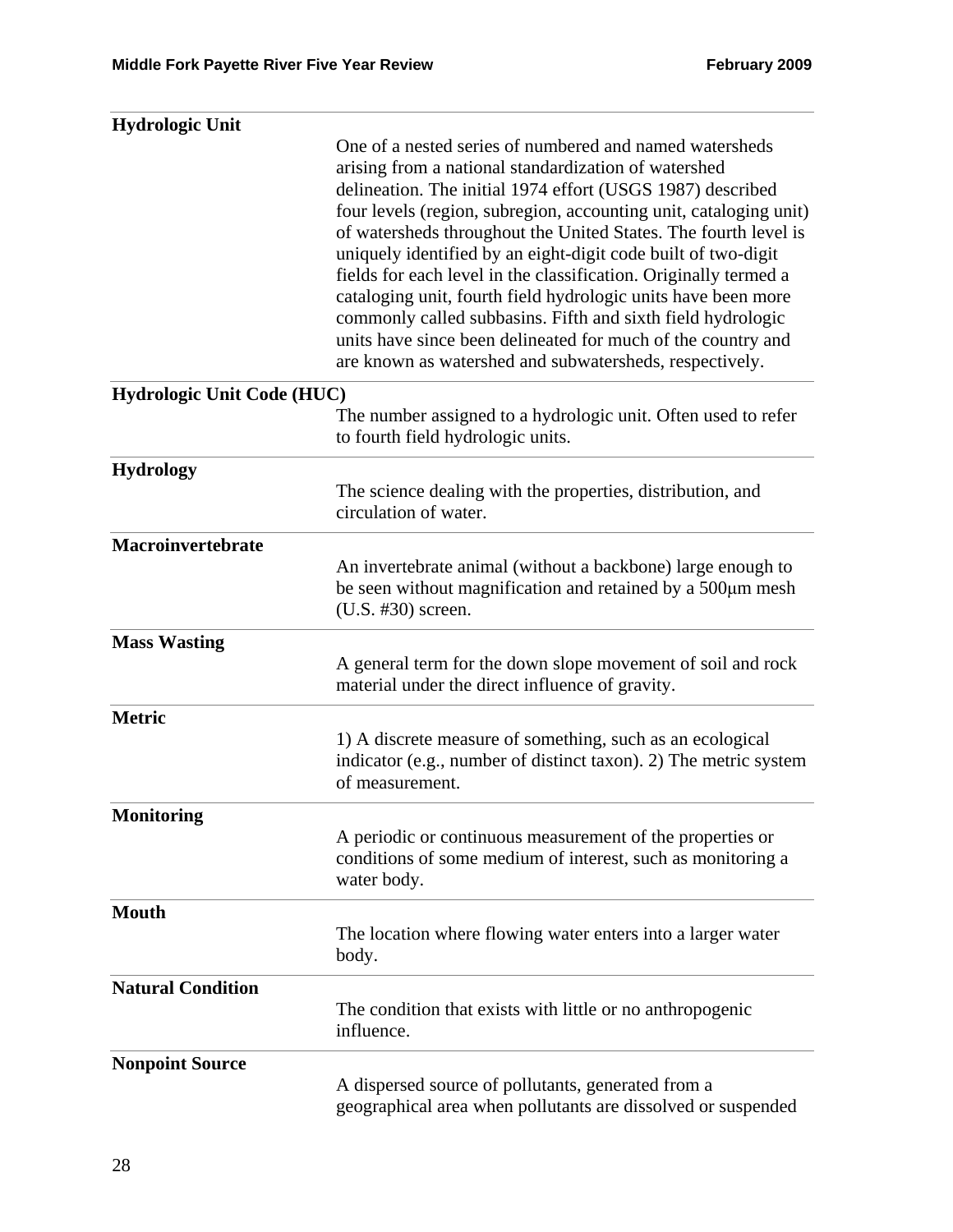|                                                  | in runoff and then delivered into waters of the state. Nonpoint<br>sources are without a discernable point or origin. They include,<br>but are not limited to, irrigated and non-irrigated lands used for<br>grazing, crop production, and silviculture; rural roads;<br>construction and mining sites; log storage or rafting; and<br>recreation sites. |
|--------------------------------------------------|----------------------------------------------------------------------------------------------------------------------------------------------------------------------------------------------------------------------------------------------------------------------------------------------------------------------------------------------------------|
| <b>Not Fully Supporting</b>                      | Not in compliance with water quality standards or not within<br>the range of biological reference conditions for any beneficial<br>use as determined through the Water Body Assessment<br>Guidance (Grafe et al. 2002).                                                                                                                                  |
| <b>Pollutant</b>                                 | Generally, any substance introduced into the environment that<br>adversely affects the usefulness of a resource or the health of<br>humans, animals, or ecosystems.                                                                                                                                                                                      |
| <b>Pollution</b>                                 | A very broad concept that encompasses human-caused changes<br>in the environment which alter the functioning of natural<br>processes and produce undesirable environmental and health<br>effects. This includes human-induced alteration of the physical,<br>biological, chemical, and radiological integrity of water and<br>other media.               |
| <b>Riparian</b>                                  | Associated with aquatic (stream, river, lake) habitats. Living or<br>located on the bank of a water body.                                                                                                                                                                                                                                                |
| <b>Riparian Habitat Conservation Area (RHCA)</b> | A U.S. Forest Service description of land within the following<br>number of feet up-slope of each of the banks of streams:<br>300 feet from perennial fish-bearing streams<br>150 feet from perennial non-fish-bearing streams<br>100 feet from intermittent streams, wetlands, and ponds in<br>п<br>priority watersheds.                                |
| <b>River</b>                                     | A large, natural, or human-modified stream that flows in a<br>defined course or channel or in a series of diverging and<br>converging channels.                                                                                                                                                                                                          |
| <b>Runoff</b>                                    | The portion of rainfall, melted snow, or irrigation water that<br>flows across the surface, through shallow underground zones<br>(interflow), and through ground water to creates streams.                                                                                                                                                               |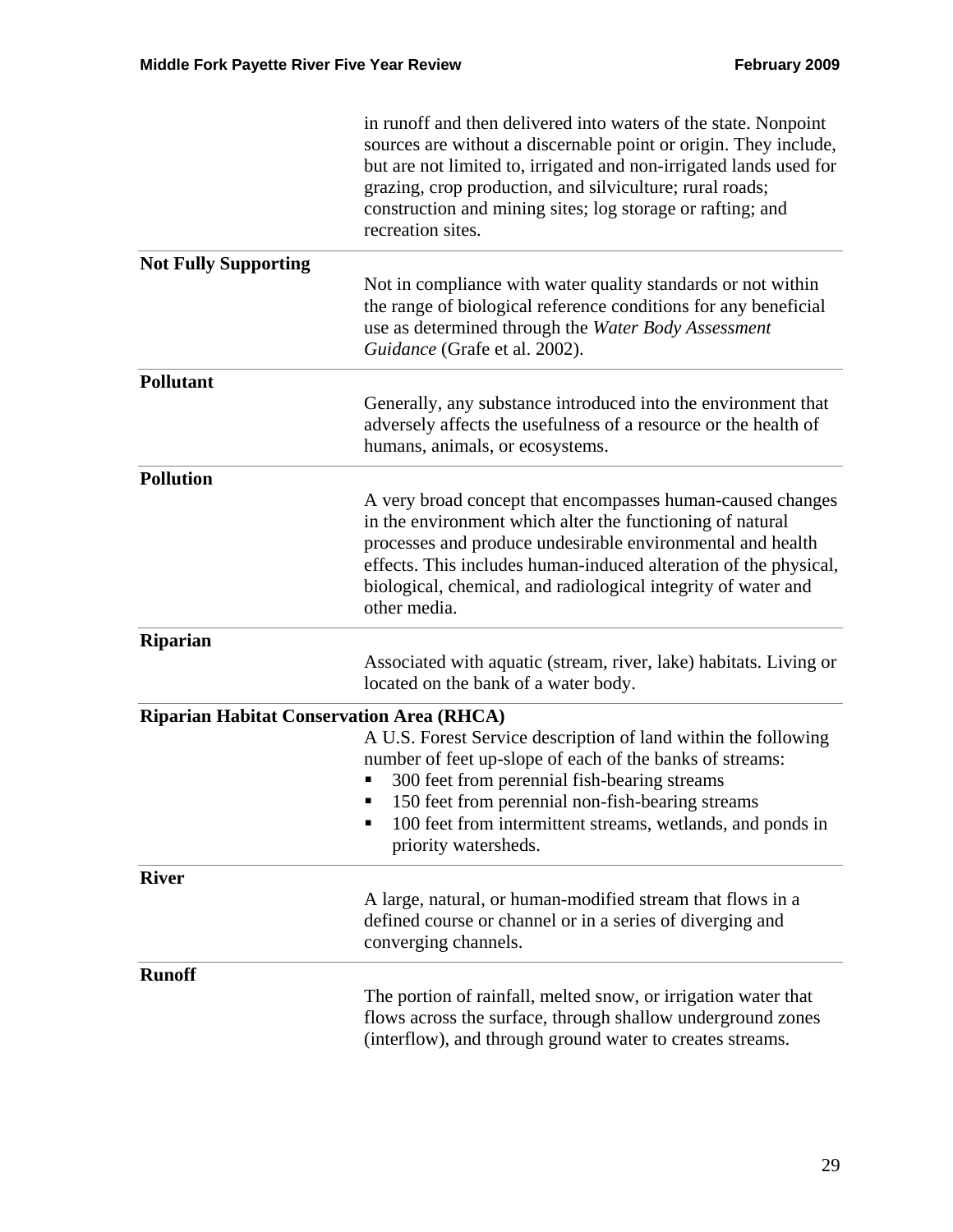| <b>Sediments</b>                       |                                                                                                                                                                                                                                                                                                                                                                                                                                                                                                                                                                                                                                                     |  |  |  |
|----------------------------------------|-----------------------------------------------------------------------------------------------------------------------------------------------------------------------------------------------------------------------------------------------------------------------------------------------------------------------------------------------------------------------------------------------------------------------------------------------------------------------------------------------------------------------------------------------------------------------------------------------------------------------------------------------------|--|--|--|
|                                        | Deposits of fragmented materials from weathered rocks and<br>organic material that were suspended in, transported by, and<br>eventually deposited by water or air.                                                                                                                                                                                                                                                                                                                                                                                                                                                                                  |  |  |  |
| <b>Stream</b>                          |                                                                                                                                                                                                                                                                                                                                                                                                                                                                                                                                                                                                                                                     |  |  |  |
|                                        | A natural water course containing flowing water, at least part<br>of the year. Together with dissolved and suspended materials, a<br>stream normally supports communities of plants and animals<br>within the channel and the riparian vegetation zone.                                                                                                                                                                                                                                                                                                                                                                                             |  |  |  |
| <b>Subbasin</b>                        |                                                                                                                                                                                                                                                                                                                                                                                                                                                                                                                                                                                                                                                     |  |  |  |
|                                        | A large watershed of several hundred thousand acres. This is<br>the name commonly given to 4 <sup>th</sup> field hydrologic units (also<br>see Hydrologic Unit).                                                                                                                                                                                                                                                                                                                                                                                                                                                                                    |  |  |  |
| <b>Subbasin Assessment (SBA)</b>       |                                                                                                                                                                                                                                                                                                                                                                                                                                                                                                                                                                                                                                                     |  |  |  |
|                                        | A watershed-based problem assessment that is the first step in<br>developing a total maximum daily load in Idaho.                                                                                                                                                                                                                                                                                                                                                                                                                                                                                                                                   |  |  |  |
| <b>Subwatershed</b>                    |                                                                                                                                                                                                                                                                                                                                                                                                                                                                                                                                                                                                                                                     |  |  |  |
|                                        | A smaller watershed area delineated within a larger watershed,<br>often for purposes of describing and managing localized<br>conditions. Also proposed for adoption as the formal name for<br>$6th$ field hydrologic units.                                                                                                                                                                                                                                                                                                                                                                                                                         |  |  |  |
| <b>Surface Runoff</b>                  |                                                                                                                                                                                                                                                                                                                                                                                                                                                                                                                                                                                                                                                     |  |  |  |
|                                        | Precipitation, snow melt, or irrigation water in excess of what<br>can infiltrate the soil surface and be stored in small surface<br>depressions; a major transporter of nonpoint source pollutants<br>in rivers, streams, and lakes. Surface runoff is also called<br>overland flow.                                                                                                                                                                                                                                                                                                                                                               |  |  |  |
| <b>Surface Water</b>                   |                                                                                                                                                                                                                                                                                                                                                                                                                                                                                                                                                                                                                                                     |  |  |  |
|                                        | All water naturally open to the atmosphere (rivers, lakes,<br>reservoirs, streams, impoundments, seas, estuaries, etc.) and all<br>springs, wells, or other collectors that are directly influenced<br>by surface water.                                                                                                                                                                                                                                                                                                                                                                                                                            |  |  |  |
| <b>Total Maximum Daily Load (TMDL)</b> |                                                                                                                                                                                                                                                                                                                                                                                                                                                                                                                                                                                                                                                     |  |  |  |
|                                        | A TMDL is a water body's load capacity after it has been<br>allocated among pollutant sources. It can be expressed on a<br>time basis other than daily if appropriate. Sediment loads, for<br>example, are often calculated on an annual bases. A TMDL is<br>equal to the load capacity, such that load capacity $=$ margin of<br>safety + natural background + load allocation + wasteload<br>allocation = TMDL. In common usage, a TMDL also refers to<br>the written document that contains the statement of loads and<br>supporting analyses, often incorporating TMDLs for several<br>water bodies and/or pollutants within a given watershed. |  |  |  |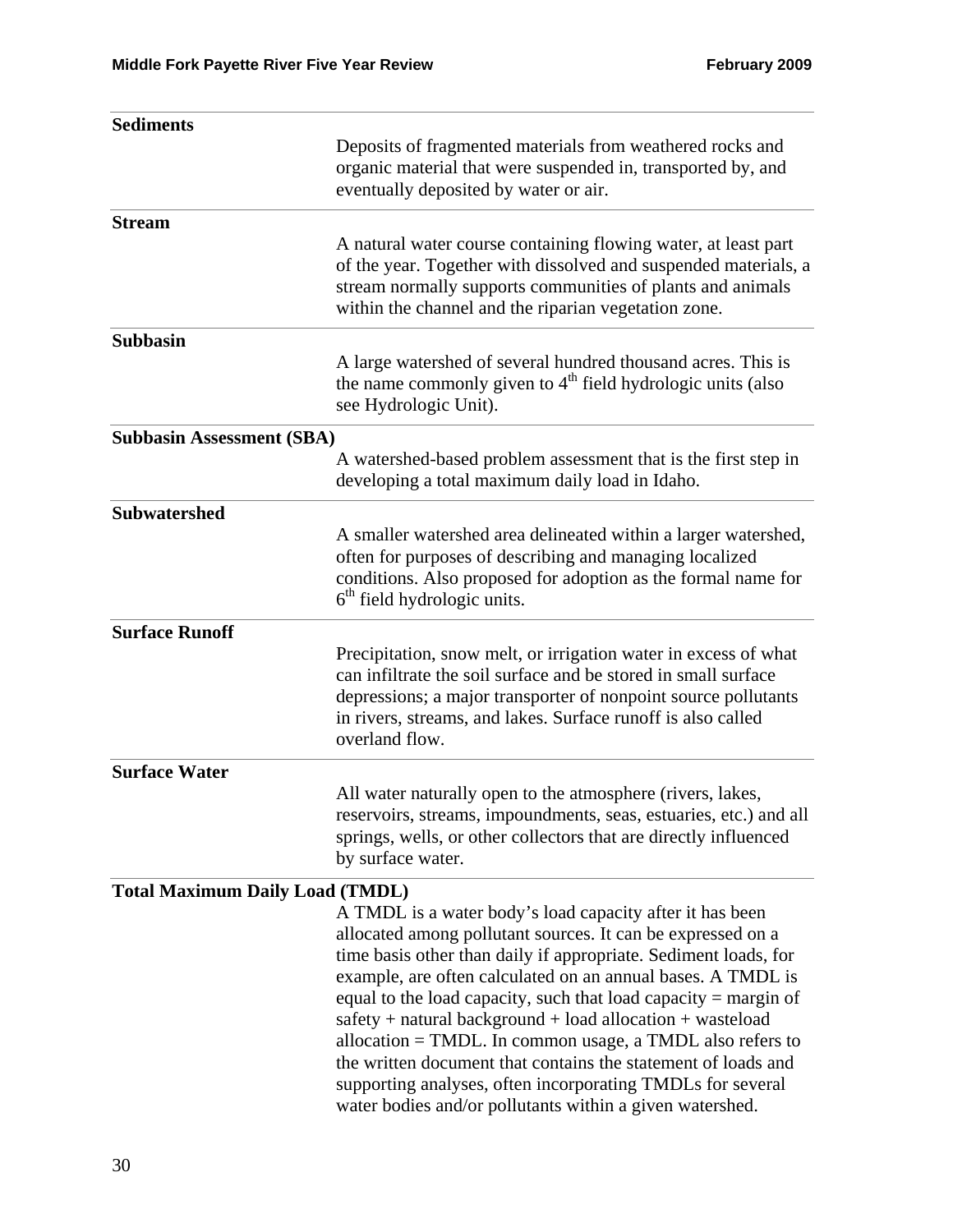| <b>Tributary</b>               |                                                                                                                                                                                                                                                                                                                     |  |  |
|--------------------------------|---------------------------------------------------------------------------------------------------------------------------------------------------------------------------------------------------------------------------------------------------------------------------------------------------------------------|--|--|
|                                | A stream feeding into a larger stream or lake.                                                                                                                                                                                                                                                                      |  |  |
| <b>Water Body</b>              |                                                                                                                                                                                                                                                                                                                     |  |  |
|                                | A stream, river, lake, estuary, coastline, or other water feature,<br>or portion thereof.                                                                                                                                                                                                                           |  |  |
| <b>Water Quality</b>           |                                                                                                                                                                                                                                                                                                                     |  |  |
|                                | A term used to describe the biological, chemical, and physical<br>characteristics of water with respect to its suitability for a<br>beneficial use.                                                                                                                                                                 |  |  |
| <b>Water Quality Standards</b> |                                                                                                                                                                                                                                                                                                                     |  |  |
|                                | State-adopted and U.S. Environmental Protection Agency-<br>approved ambient standards for water bodies. The standards<br>prescribe the use of the water body and establish the water<br>quality criteria that must be met to protect designated uses.                                                               |  |  |
| Watershed                      |                                                                                                                                                                                                                                                                                                                     |  |  |
|                                | 1) All the land which contributes runoff to a common point in a<br>drainage network, or to a lake outlet. Watersheds are infinitely<br>nested, and any large watershed is composed of smaller<br>"subwatersheds." 2) The whole geographic region which<br>contributes water to a point of interest in a water body. |  |  |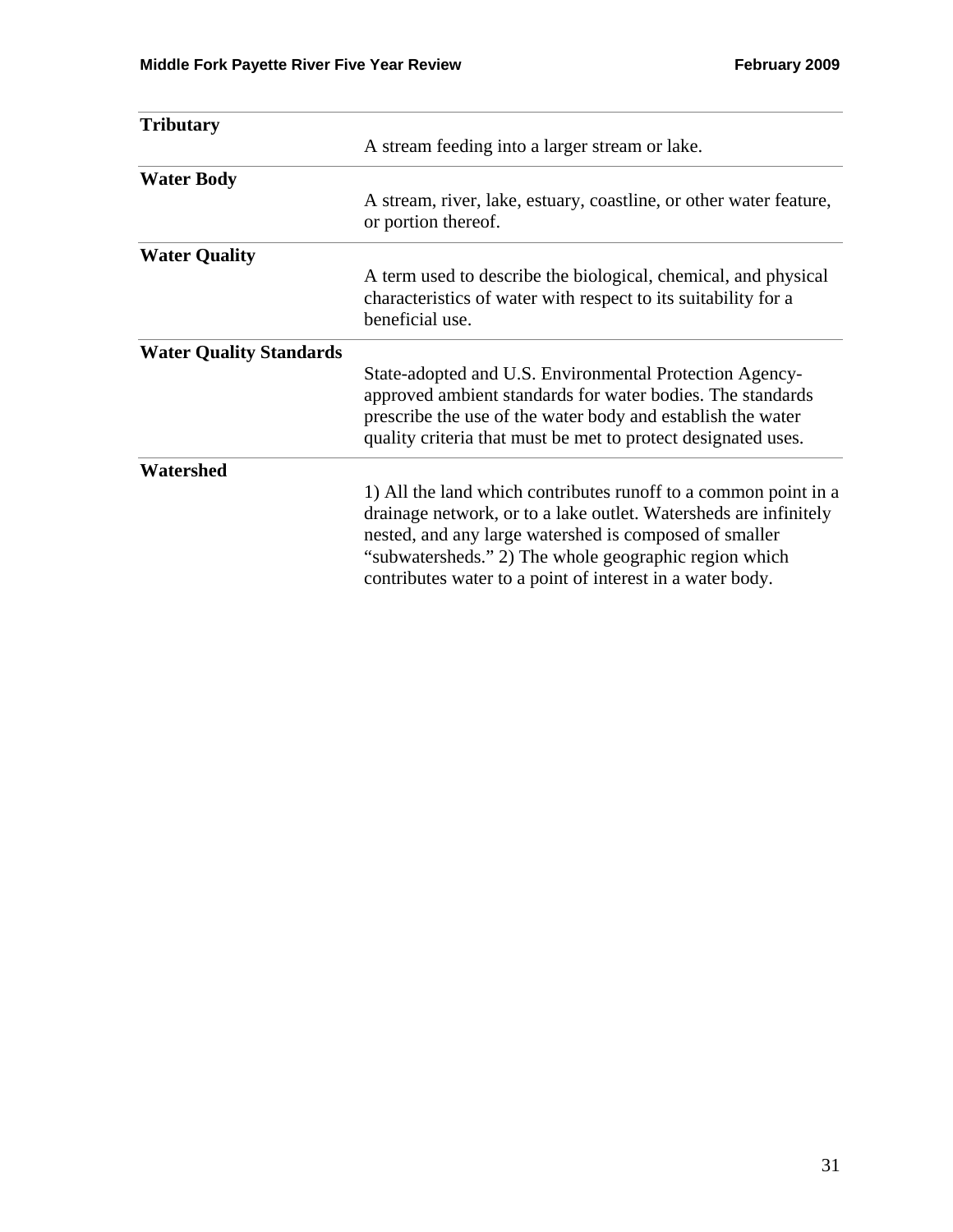# **Appendix A. Data Sources**

## **Table A-1. Data sources for Middle Fork Payette River Five Year Review.**

| <b>Water Body</b>      | Data Source | <b>Type of Data</b>               | When<br><b>Collected</b> |
|------------------------|-------------|-----------------------------------|--------------------------|
| MF Pavette Tributaries | DEQ         | <b>BURP Inventory</b>             | <b>Multiple Years</b>    |
| <b>MF Pavette</b>      | DEQ         | <b>Bank stability/Pool Survey</b> | 2001 and 2007            |